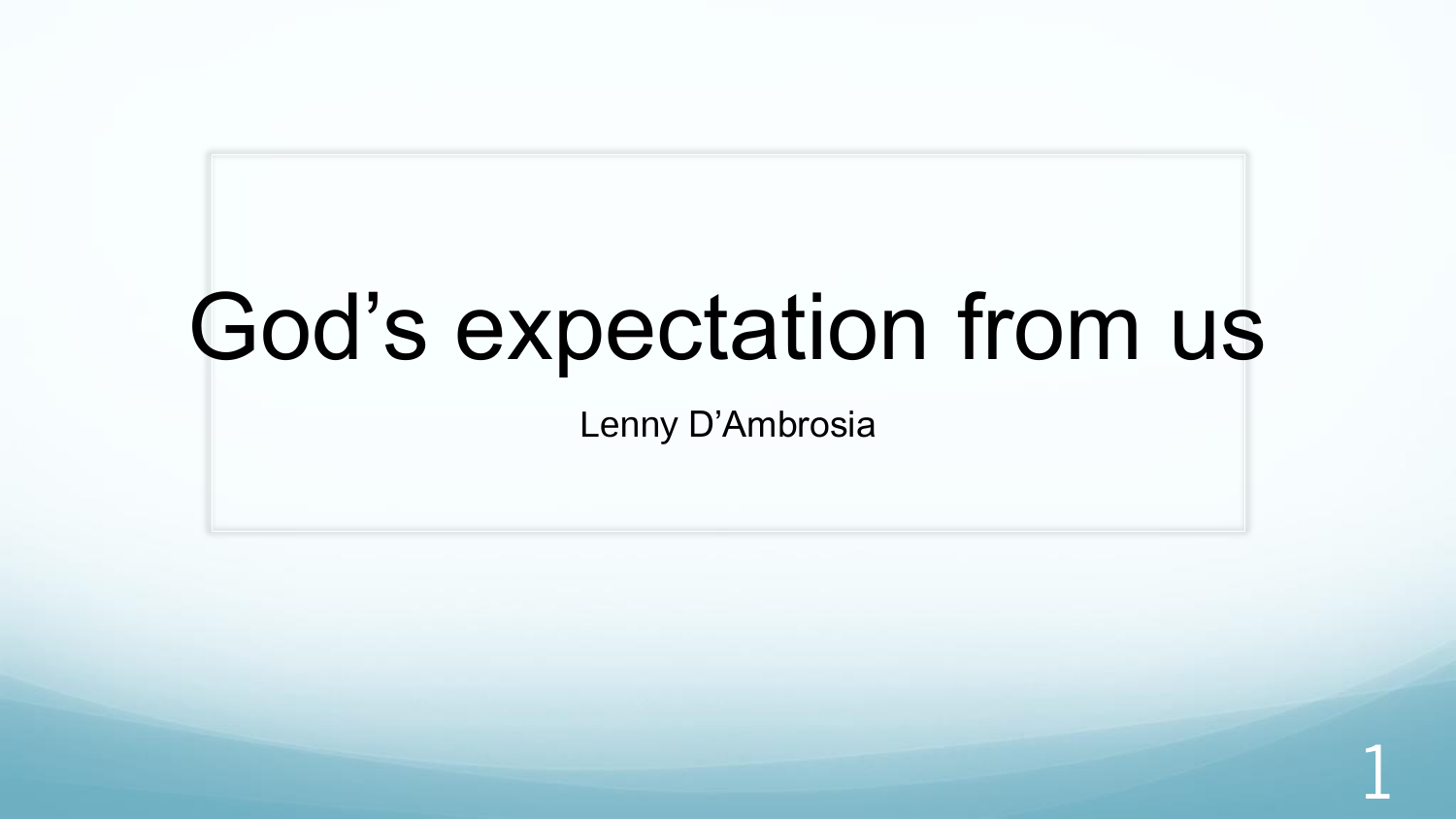## God's expectation from us **Ponder on the following questions:**

- A. How do you feel when you tell someone something and he or she completely ignores what you say?
- B. Why do governments establish laws and policies?
- C. What are things our society tends to worship?
- D. Why was God so specific in giving the Law?
- E. How do you think God feels when we worship things other than Him?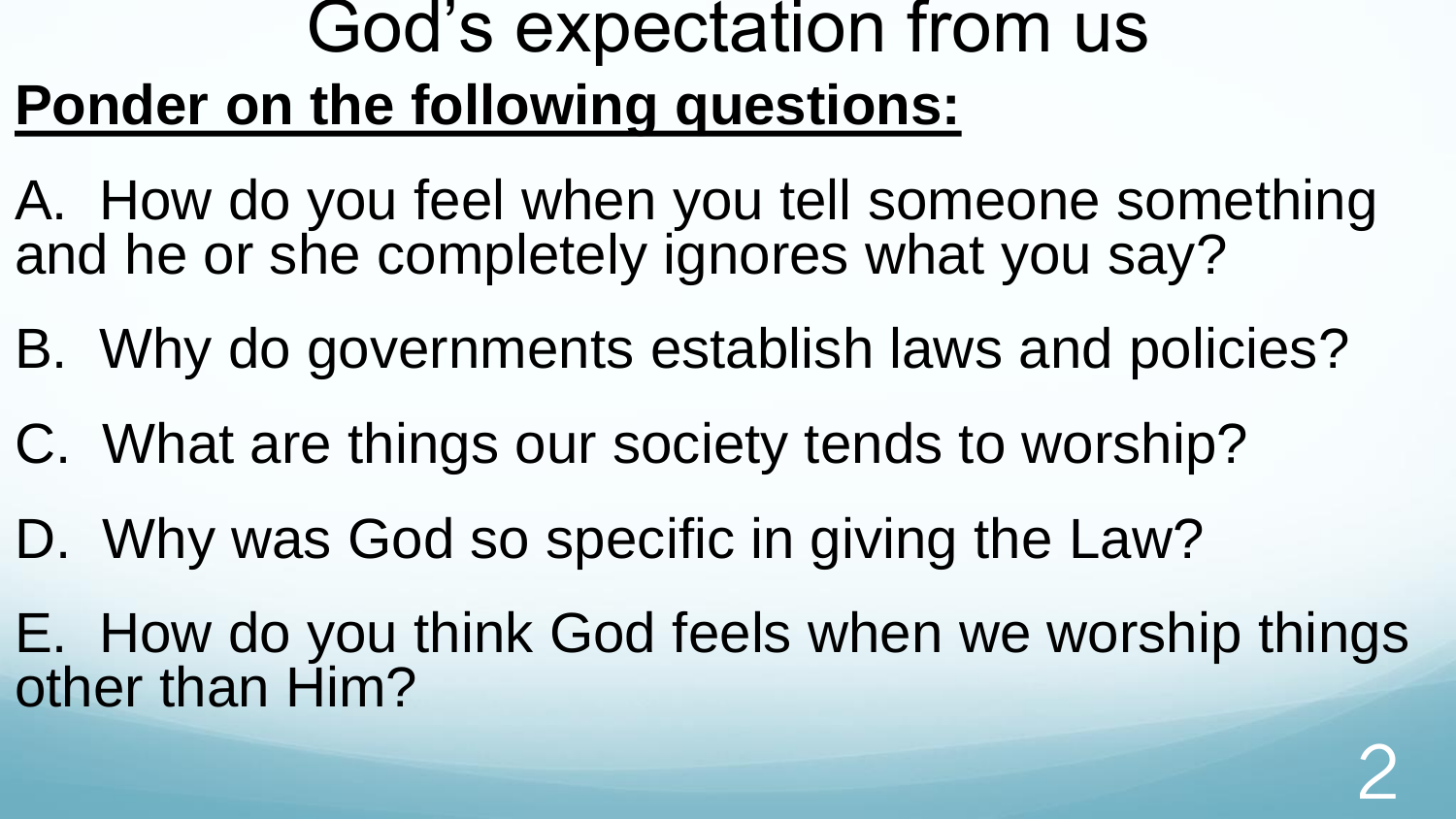God gave the Law to the children of Israel three times:

### **A. Orally (Ex. 20: 1-17)**

- i. Accompanied by "the judgments" (Ex. 21: 1-23)
- ii. Relations of Hebrew with Hebrew (Ex. 23: 1-13)
- iii. Directions for keeping annual feasts (Ex. 23: 14-19)
- iv. Instructions for the conquest of Canaan (Ex. 23)
- v. Moses communicated these words to the people (Ex. 24: 3-8)
- vi. In the present of the elders, they were admitted to the fellowship of God (Ex 24: 9-11) 3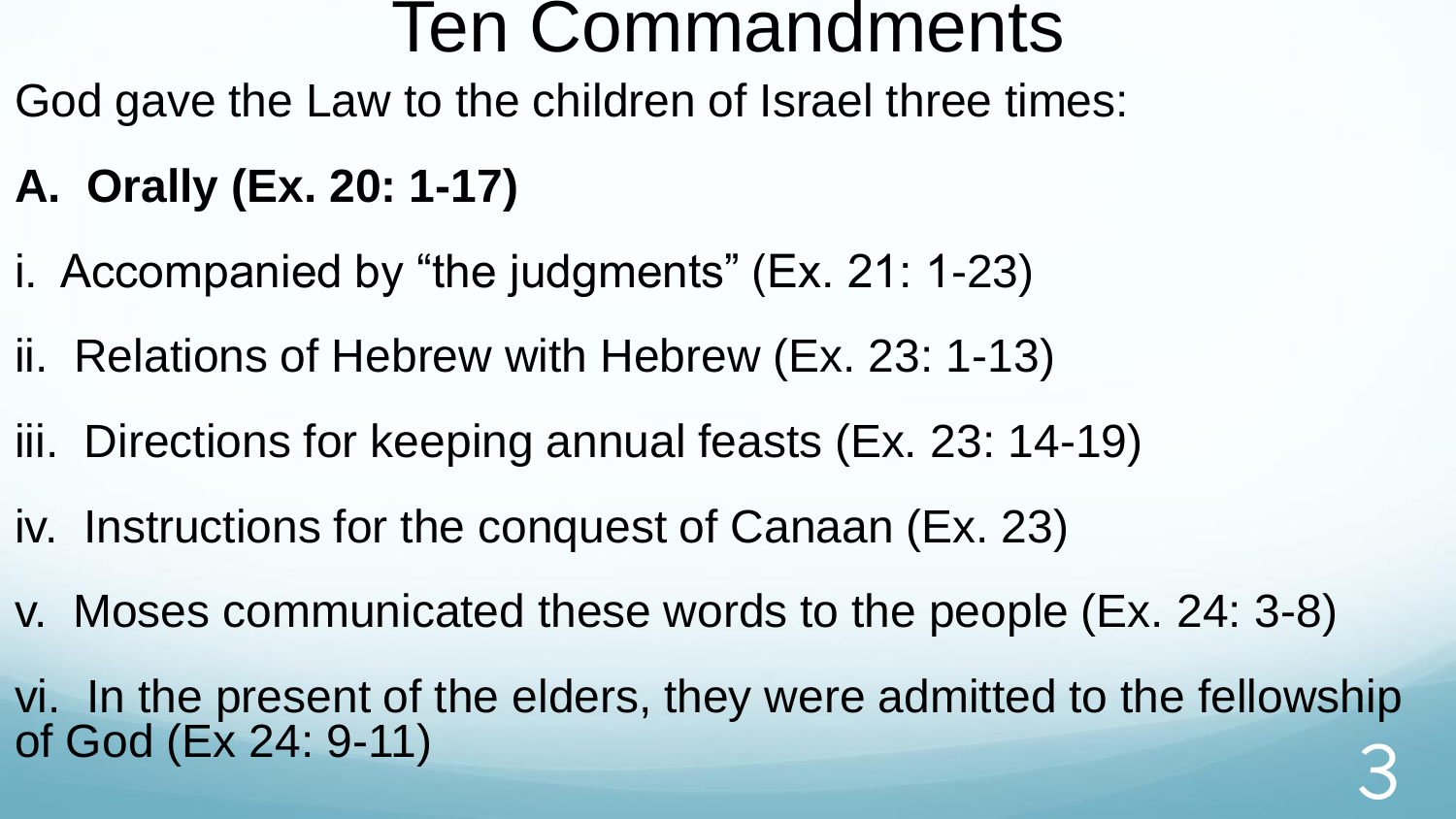### **B. Moses was called to receive the tables of stone (Ex. 24: 12-18)**

i. Moses on the mount, also receives instructions concerning the tabernacle, priesthood and sacrifice (Ex. 25-31)

ii. Aaron led the people and broke the first commandment (Ex. 32)

iii. Moses returning from the mountain sees the golden calf and breaks the table " written with the finger of God" (Ex. 31: 18-19, 32: 16-19)

**C. The second tables were made by Moses, and The Law again given by Jehovah (Ex. 34: 1, 28-29, Deut. 10: 4)** 4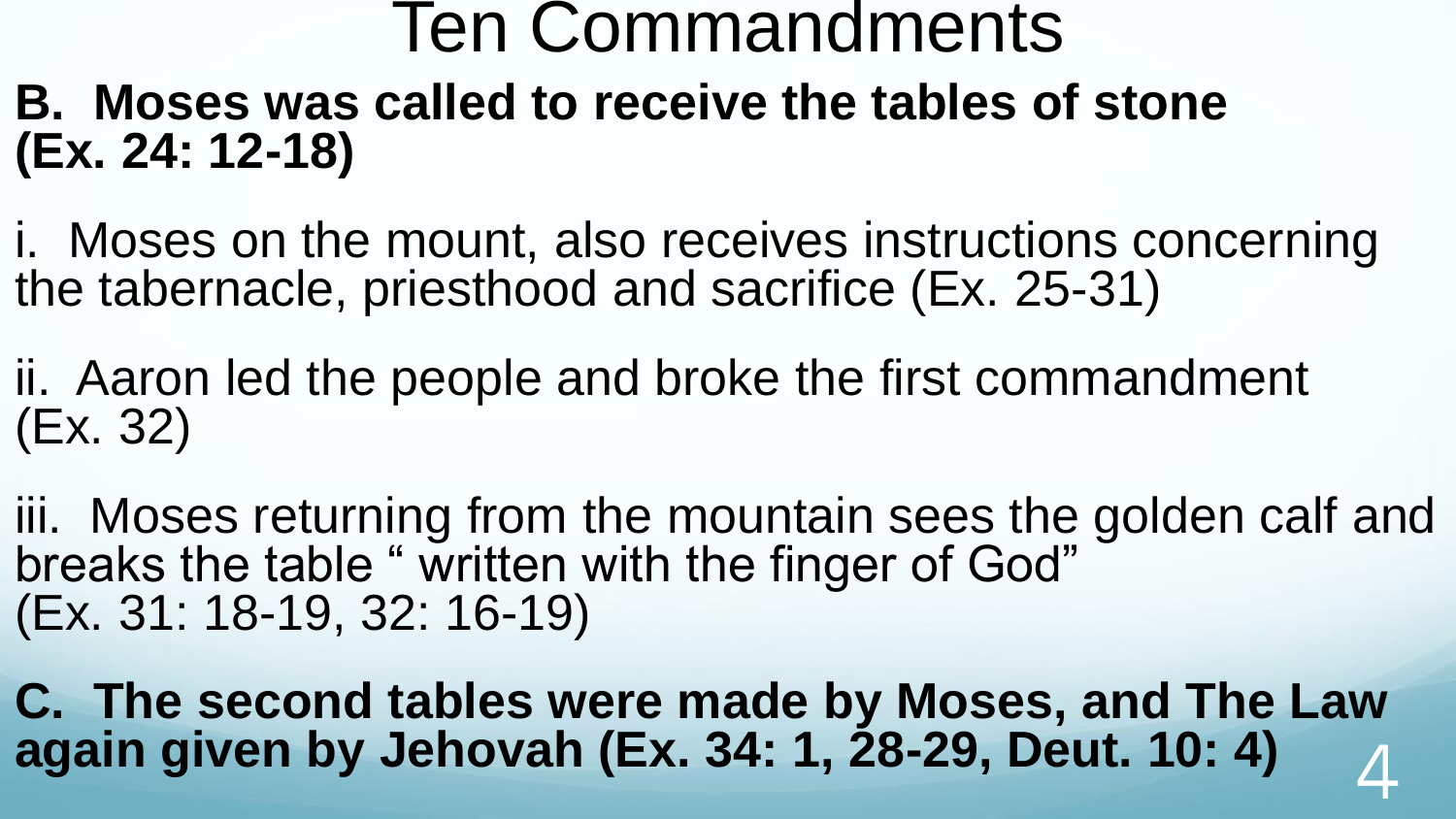#### **Exodus 20:3**

<sup>3</sup> "You shall have no other gods before Me.

#### **Exodus 20:4**

<sup>4</sup>"You shall not make for yourself an idol, or any likeness of what is in heaven above or on the earth beneath or in the water under the earth.

### **Deuteronomy 5:7**

<sup>7</sup> 'You shall have no other gods before Me.

### **Deuteronomy 5:8**

<sup>8</sup> 'You shall not make for yourself an idol, *or* any likeness *of* what is in heaven above or on the earth beneath or in the water under the earth.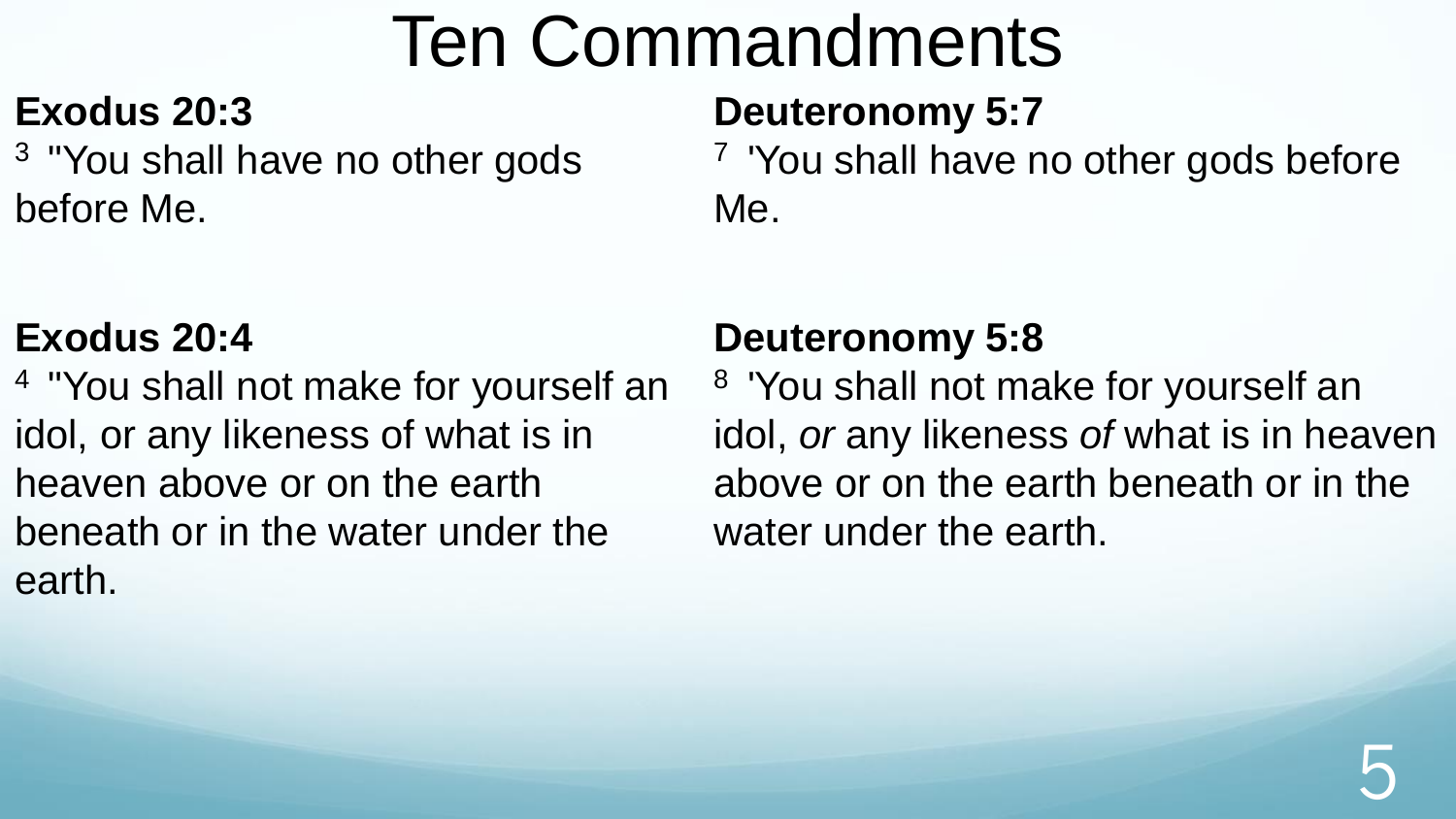### **Exodus 20:5**

<sup>5</sup>"You shall not worship them or serve them; for I, the LORD your God, am a jealous God, visiting the iniquity of the fathers on the children, on the third and the fourth generations of those who hate Me,

#### **Exodus 20:6**

<sup>6</sup> but showing lovingkindness to thousands, to those who love Me and keep My commandments.

#### **Deuteronomy 5:9**

<sup>9</sup> 'You shall not worship them or serve them; for I, the LORD your God, am a jealous God, visiting the iniquity of the fathers on the children, and on the third and the fourth *generations* of those who hate Me,

#### **Deuteronomy 5:10**

<sup>10</sup> but showing lovingkindness to thousands, to those who love Me and keep My commandments.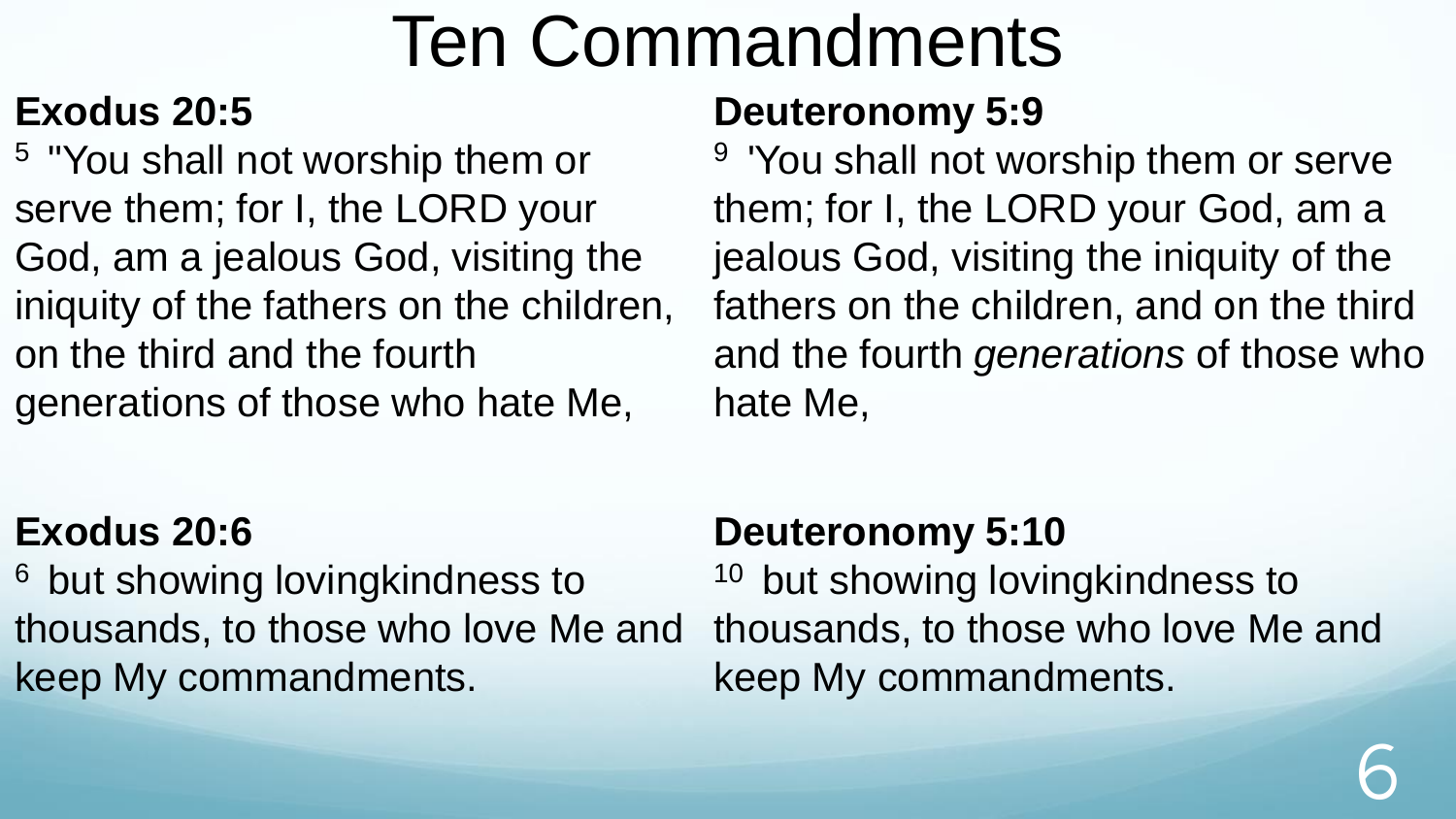#### **Exodus 20:7**

<sup>7</sup> "You shall not take the name of the LORD your God in vain, for the LORD will not leave him unpunished who takes His name in vain.

#### **Deuteronomy 5:11**

<sup>11</sup> 'You shall not take the name of the LORD your God in vain, for the LORD will not leave him unpunished who takes His name in vain.

#### **Exodus 20:8**

<sup>8</sup> "Remember the sabbath day, to keep it holy.

#### **Deuteronomy 5:12**

<sup>12</sup> 'Observe the sabbath day to keep it holy, as the LORD your God commanded you.

7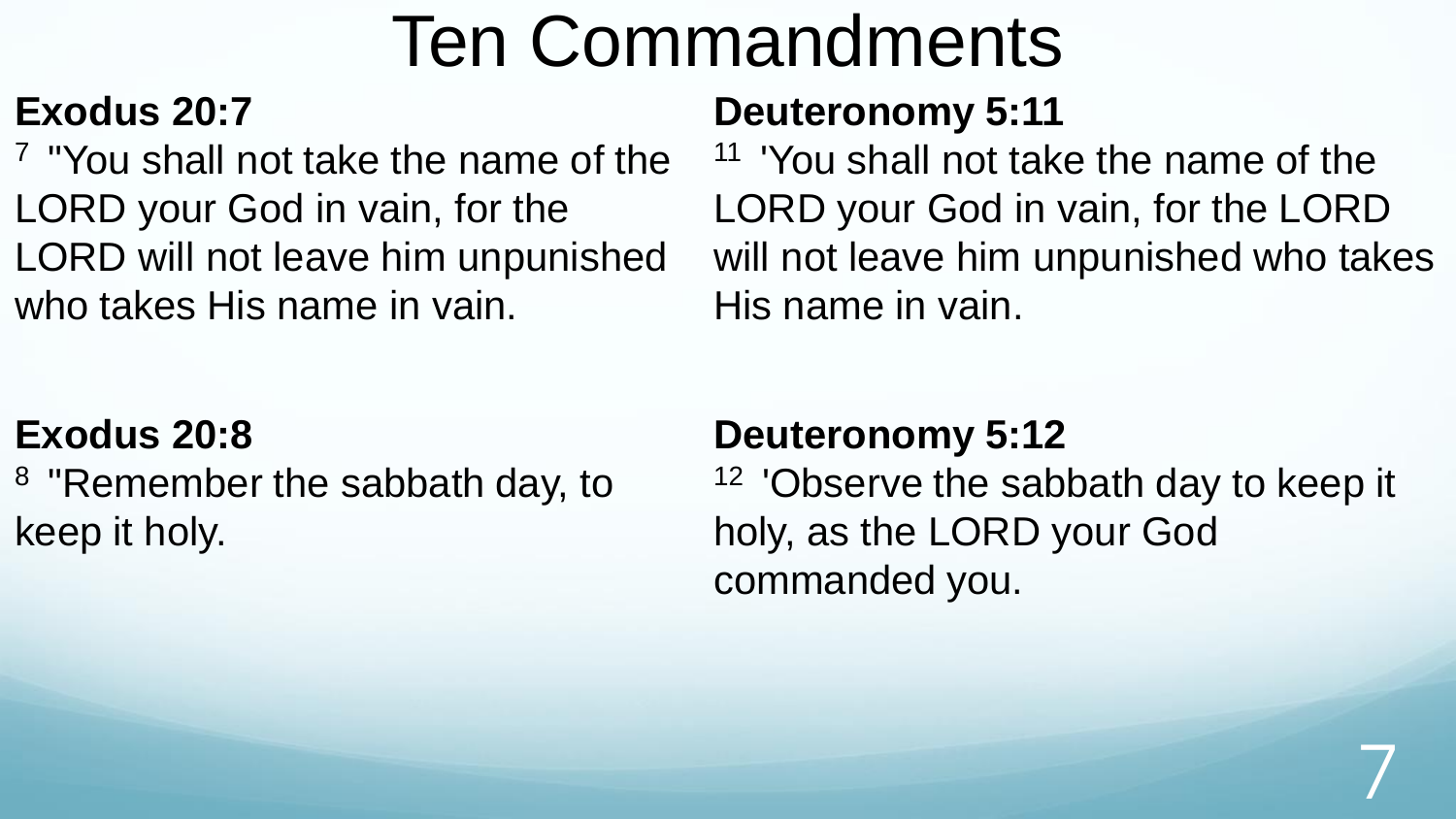### Ten Commandments **Exodus 20:18-20** <sup>18</sup> All the people perceived the **thunder** and the **lightning flashes** and the **sound of the trumpet**  and **the mountain smoking**; and when t**he people saw** *it,* they **trembled and stood at a distance**. <sup>19</sup>Then **they said to Moses**, **"Speak to us yourself and we will listen; but let not God speak to us, or we will die."**  <sup>20</sup> Moses said to the people, "Do not be afraid; for **God has come in order to test you**, and **in order that the fear of Him** may remain with you, **so that you may not sin."**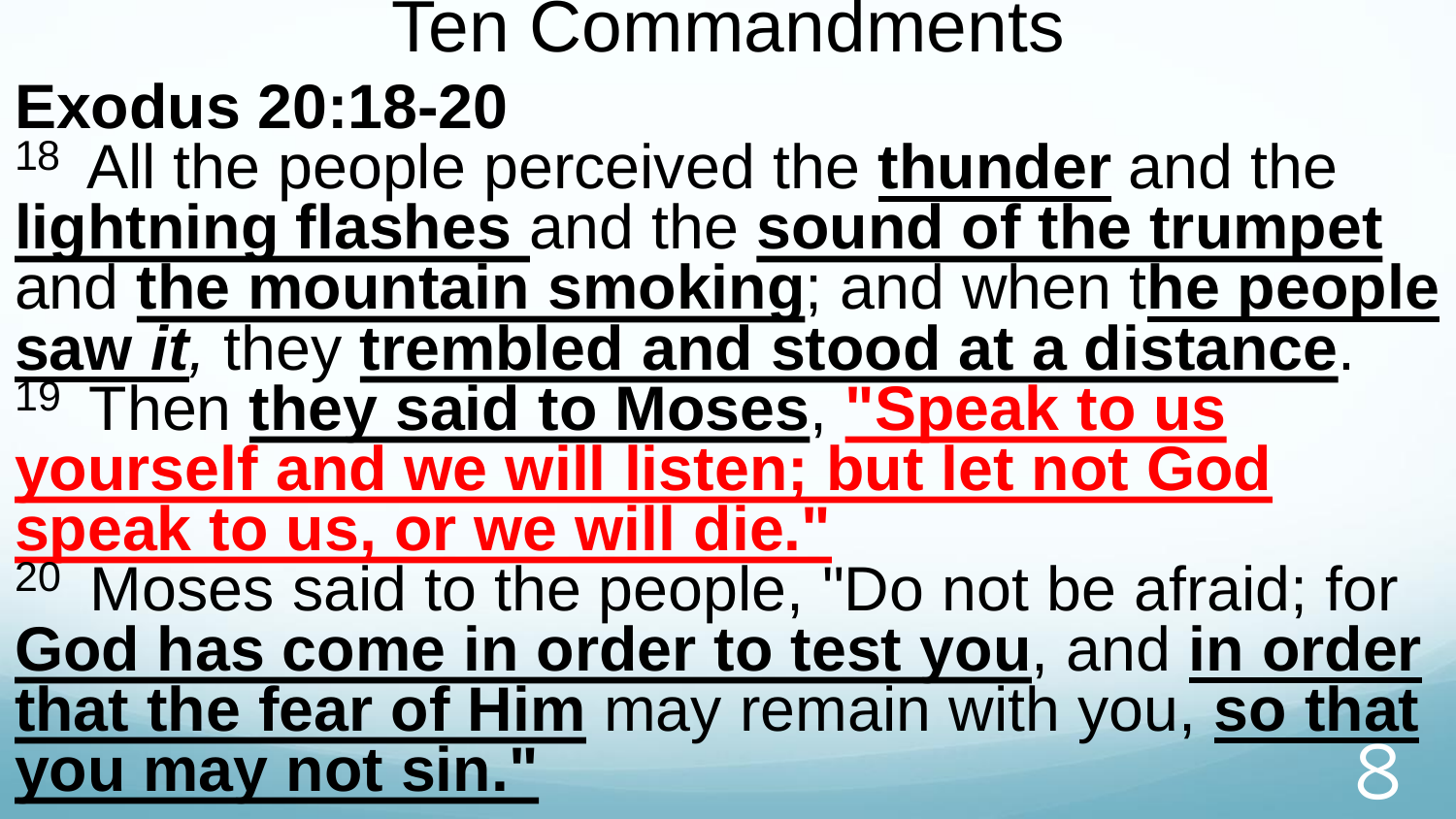### 1. Who spoke the words in Ex. 20:1? **Exodus 20:1** <sup>1</sup> Then **God** spoke all these words, saying,

# **1. God is Holy, Righteous and Good. Romans 7:7**

**7** What shall we say then? Is the Law sin? May it never be! On the contrary, I would not have come to know sin except through the Law; for I would not have known about coveting if the Law had not said, "YOU SHALL NOT COVET." 9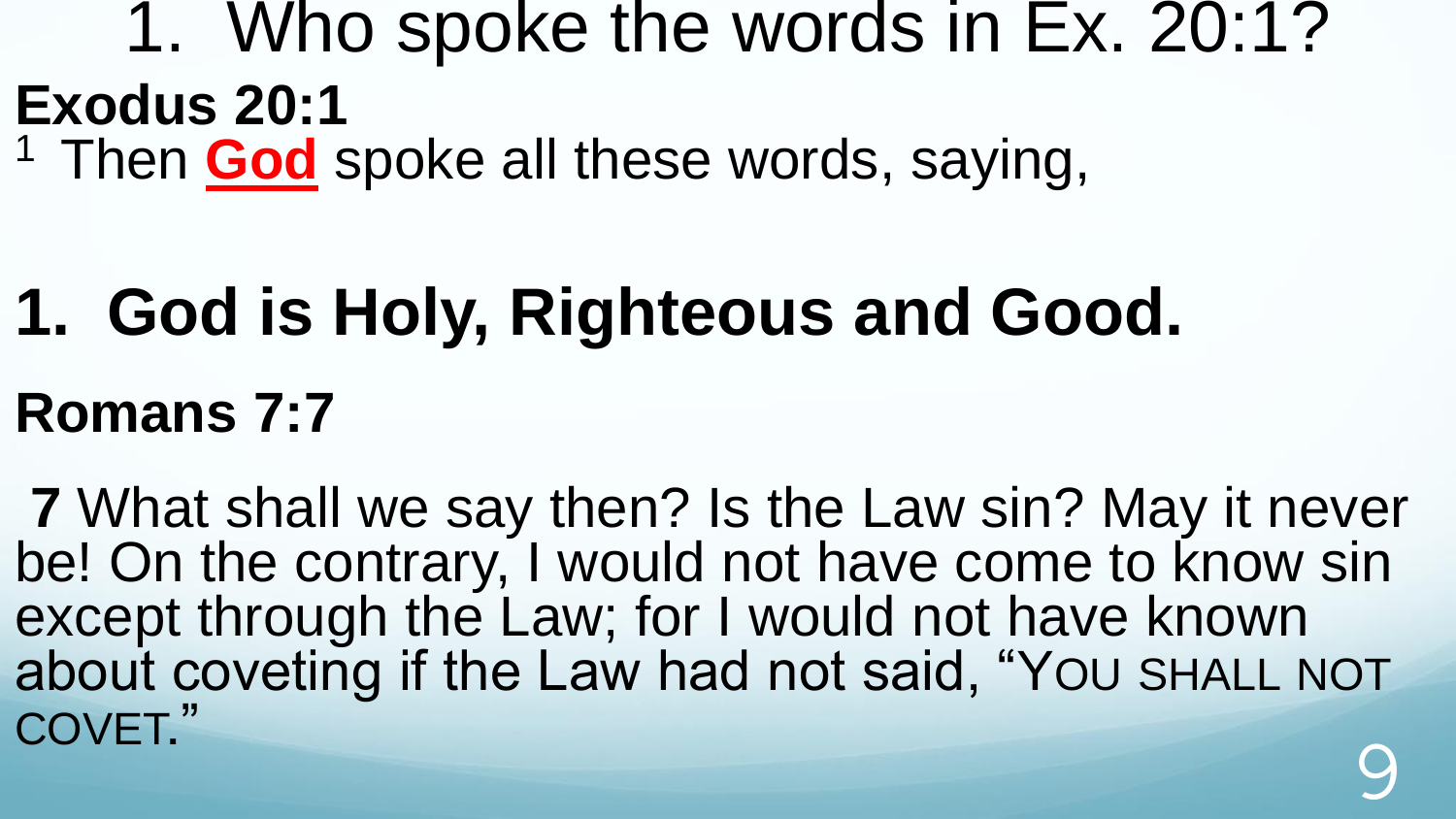1. Who spoke the words in Ex. 20:1? **2. God communicates His will in His Law and His Word.**

# **Deuteronomy 6:1**

**1** "Now this is the commandment, the statutes and the judgments which the LORD your God has commanded me to teach you, that you might do them in the land where you are going over to possess it,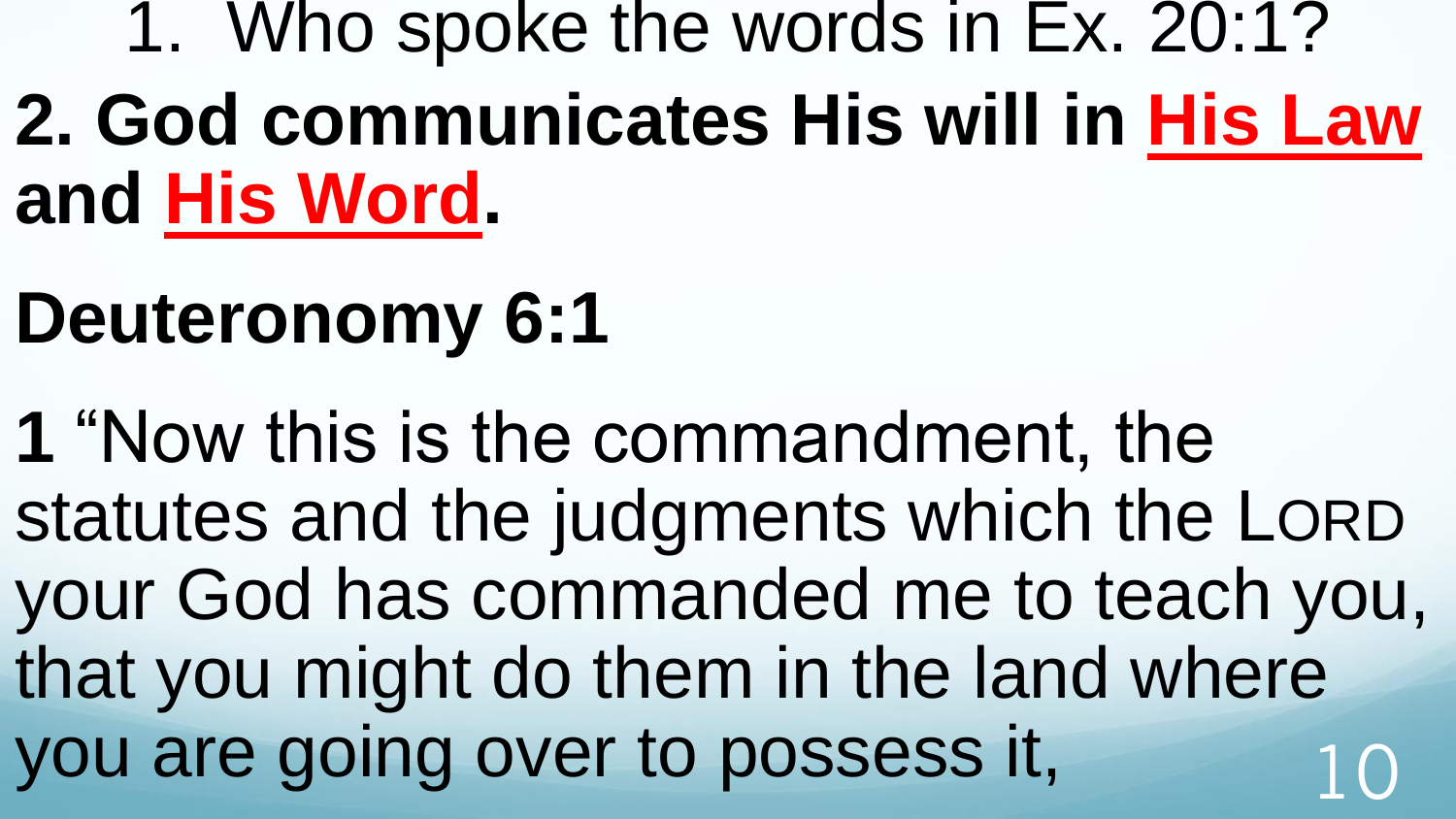- 2. How did God describe Himself? (Ex. 20.2) **Exodus 20:2**
- <sup>2</sup>"I am **the LORD your God**, **who brought you out of the land of Egypt**, **out of the house of slavery**.

11

- **1. The LORD is the personal name of God. Is. 42 :8**
- 8 "I am the Lord, that is My name;
- I will not give My glory to another,
- Nor My praise to graven images.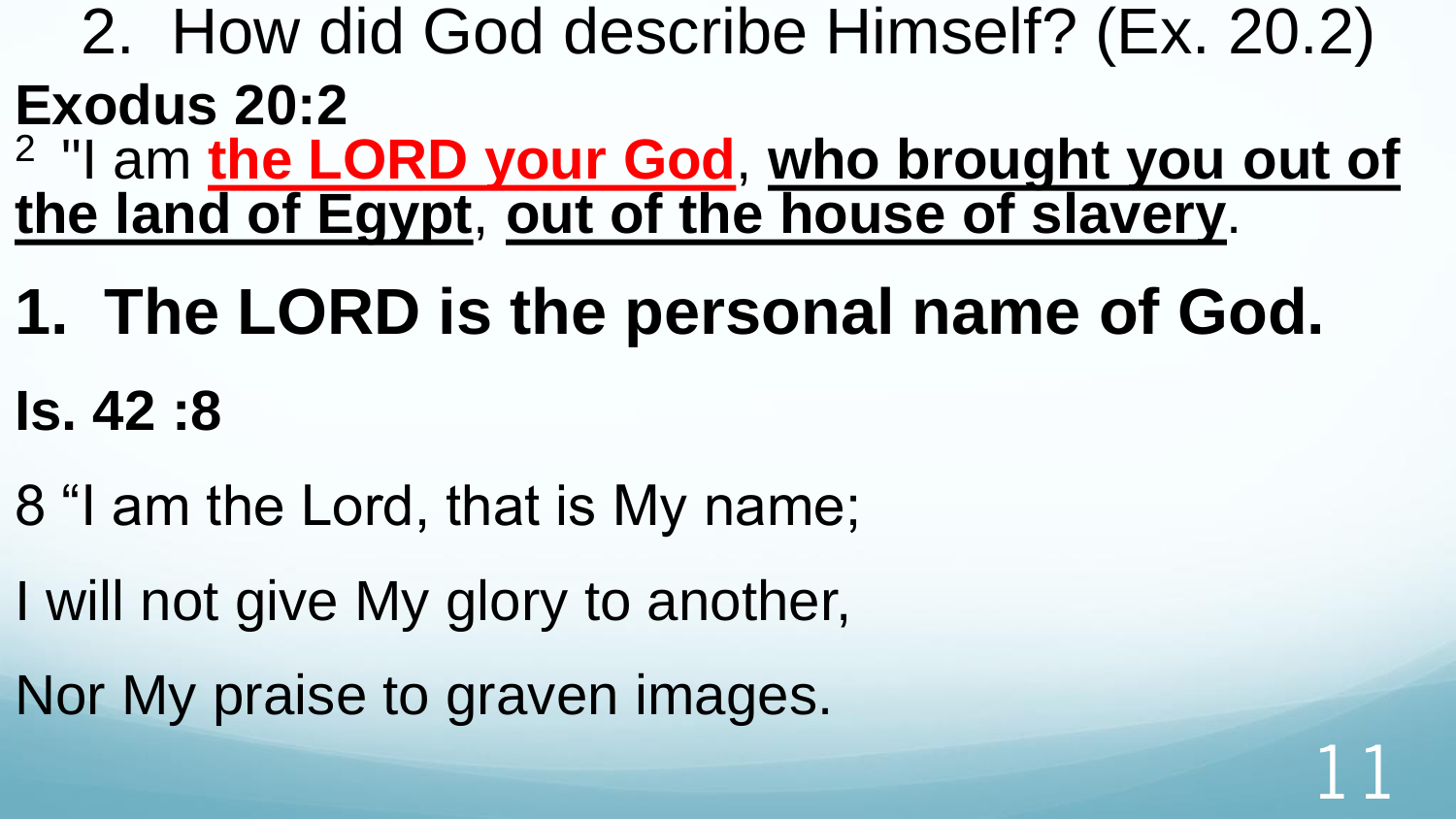2. How did God describe Himself? (Ex. 20.2) **2. God's character is revealed by His name the LORD.**

- **a. He is unique**
- **1 Kings 8:60**

**60** so that all the peoples of the earth may know that the LORD is God; there is no one else. 12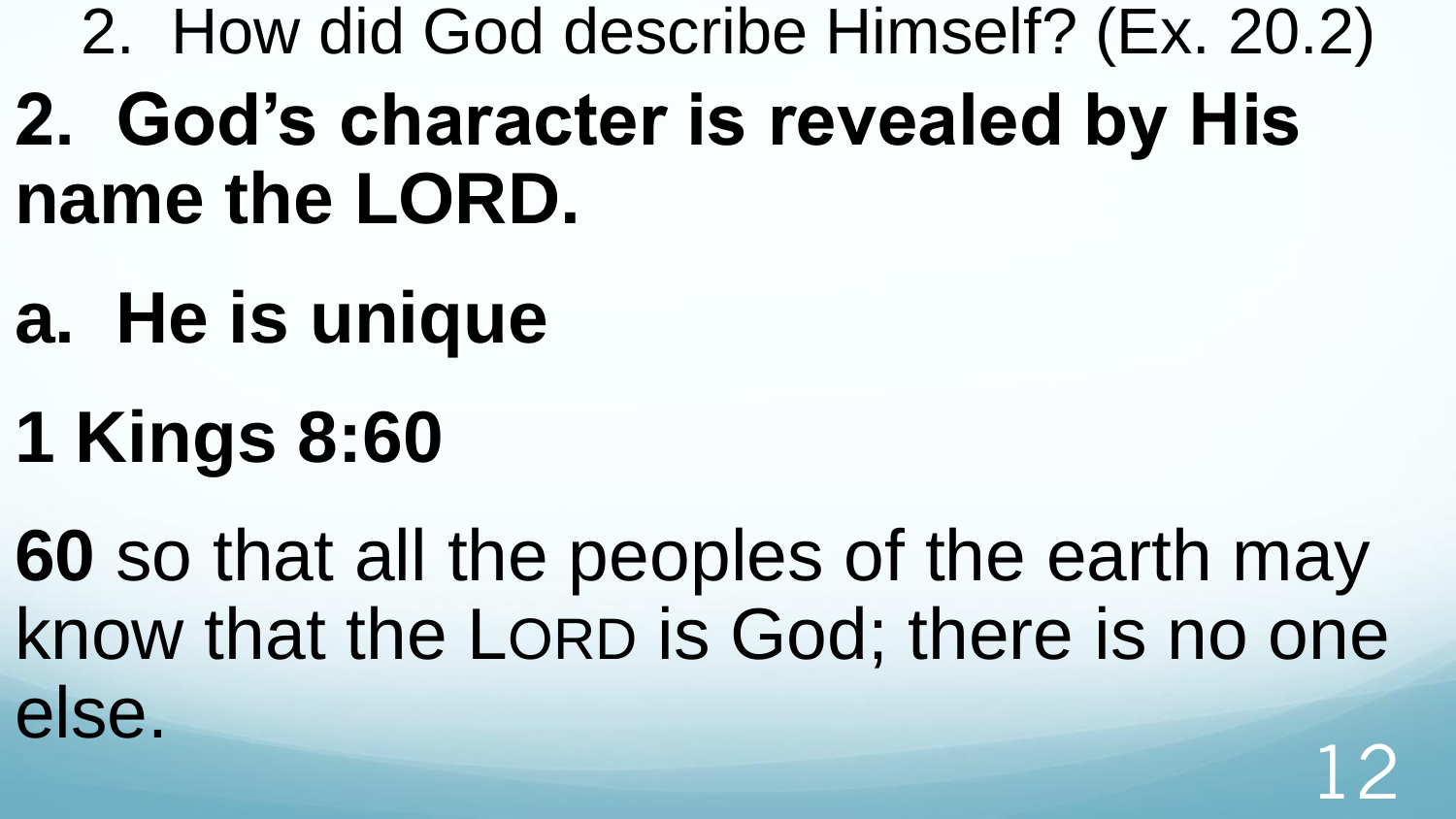## 2. How did God describe Himself? (Ex. 20.2) **b. He is Eternal**

**Psalm 9:7** 

7 But **the LORD abides forever**; He has established His throne for judgment,

- **c. He is Holy**
- **1 Samuel 2:2**

**2** "There is no **one holy like the LORD**, Indeed, there is no one besides You, Nor is there any rock like our God. 13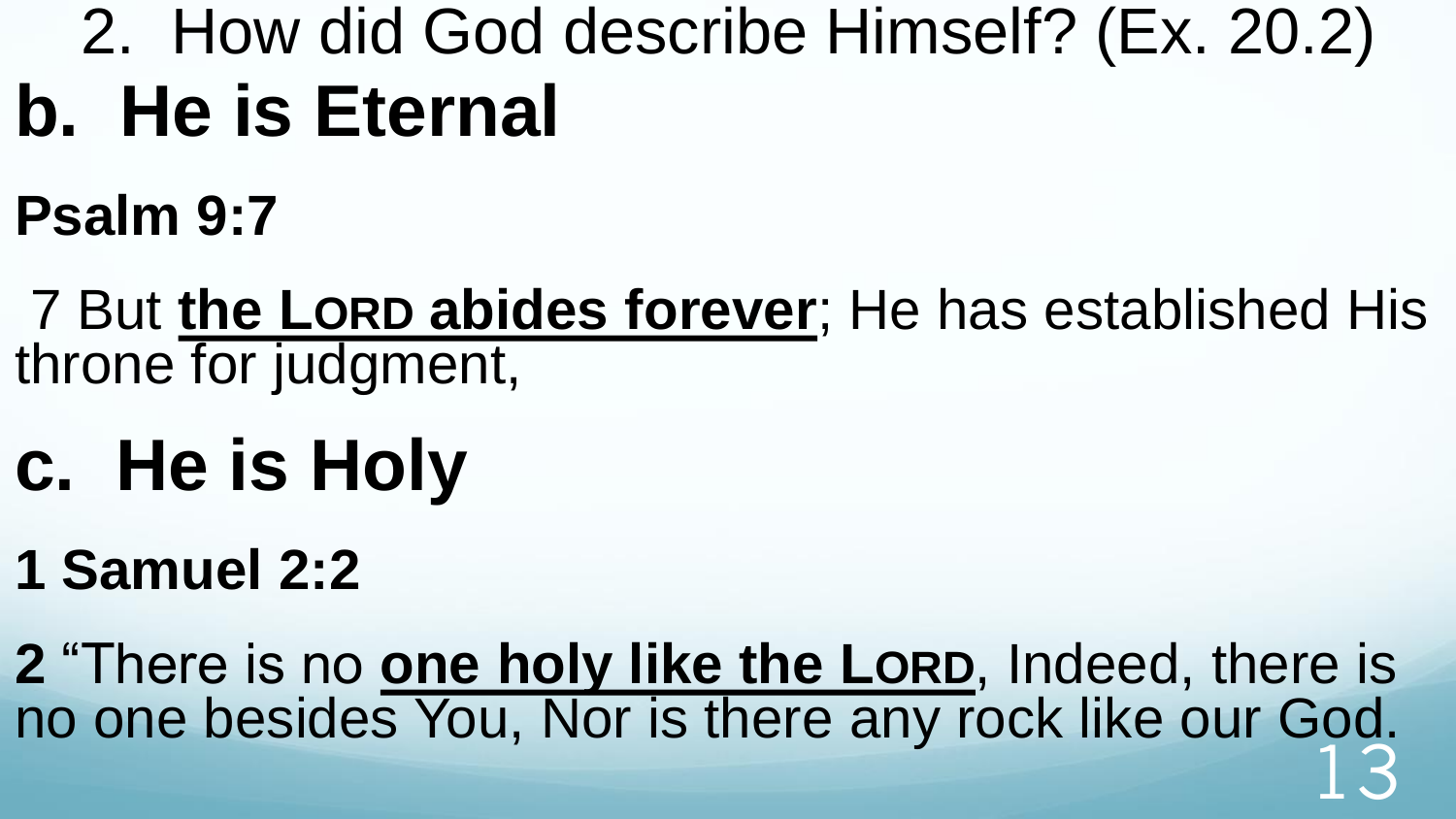## 2. How did God describe Himself? (Ex. 20.2) **d. He is Powerful**

## **Exodus 15:6**

**6** "Your right hand, O LORD, is **majestic in power**, Your right hand, O LORD, shatters the enemy.

# **e. He is Majestic**

## **Isaiah 2:10**

**10** Enter the rock and hide in the dust from the terror of the LORD and from **the splendor of His majesty**. 14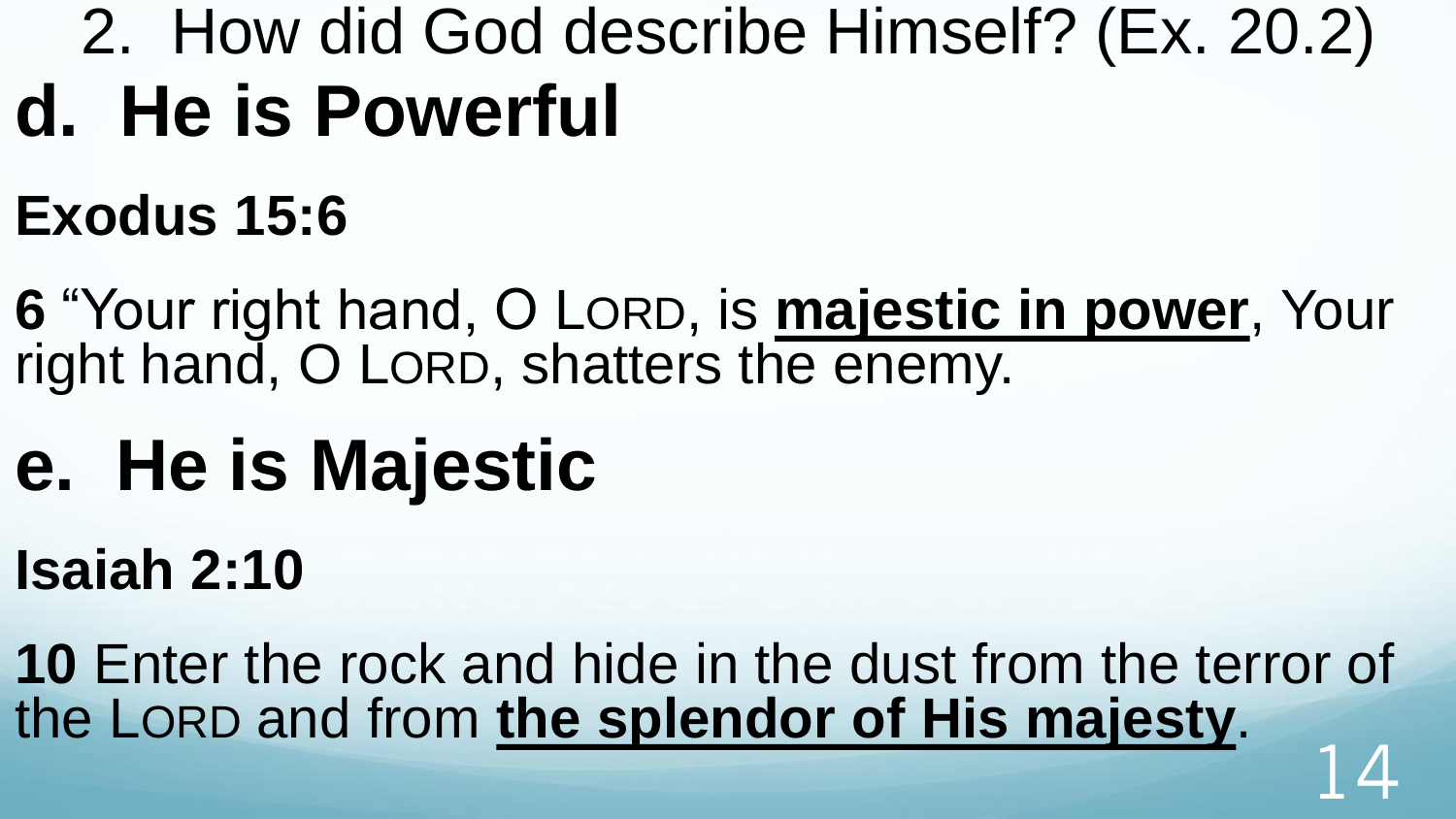- 2. How did God describe Himself? (Ex. 20.2)
- **f. He is Compassionate and Gracious**
- **Psalm 103:8**
- **8** The **LORD is compassionate and gracious**, **Slow to anger** and **abounding in lovingkindness**.
- **g. He is Faithful and True**
- **Psalm 33:11**
- **11** The **counsel of the LORD stands forever**, The plans of His heart from generation to generation. 15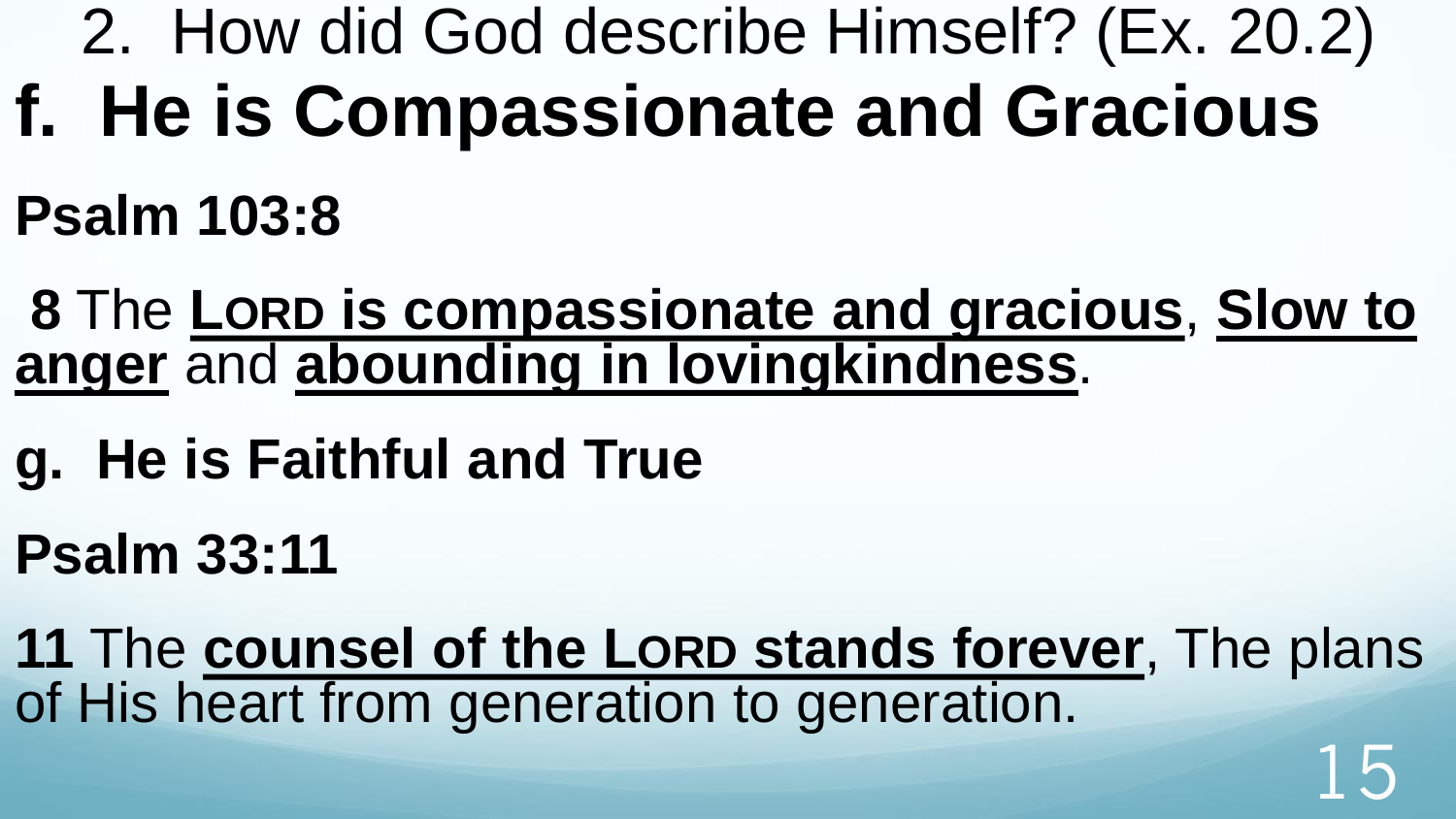3. What are we commanded not to put before God? (Ex. 20: 3) **Exodus 20:3**

<sup>3</sup>"You shall have **no other gods before Me**.

# a. There is only one God

### **1 Corinthians 8:5-6**

<sup>5</sup> For even if there are so-called gods whether in heaven or on earth, as indeed there are many gods and many lords, <sup>6</sup>**yet for us there is** *but* **one God**, **the Father, from whom are all things and we** *exist* **for Him**; and **one Lord, Jesus Christ, by whom are all things, and we** *exist* **through Him**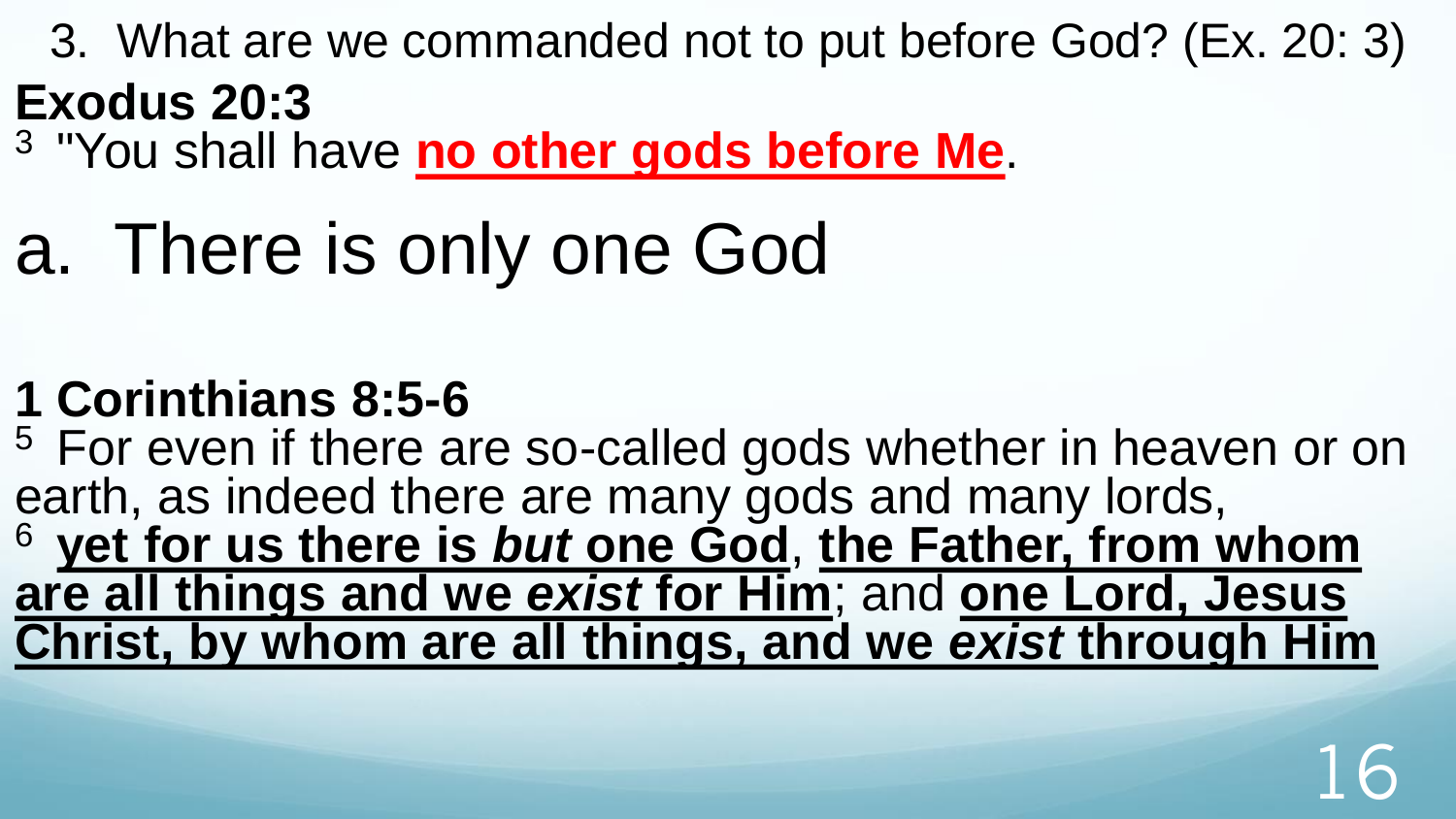4. What did God tell us not to make? (Ex. 20: 4) **Exodus 20:4**

4 "**You shall not make for yourself an idol,** or **any likeness** of **what is in heaven above** or **on the earth beneath** or **in the water under the earth**.

**Acts 17: 29**

29 "Being then the children of God, we ought not to think that the Divine Nature is like gold or silver or stone, an image formed by the art and thought of man.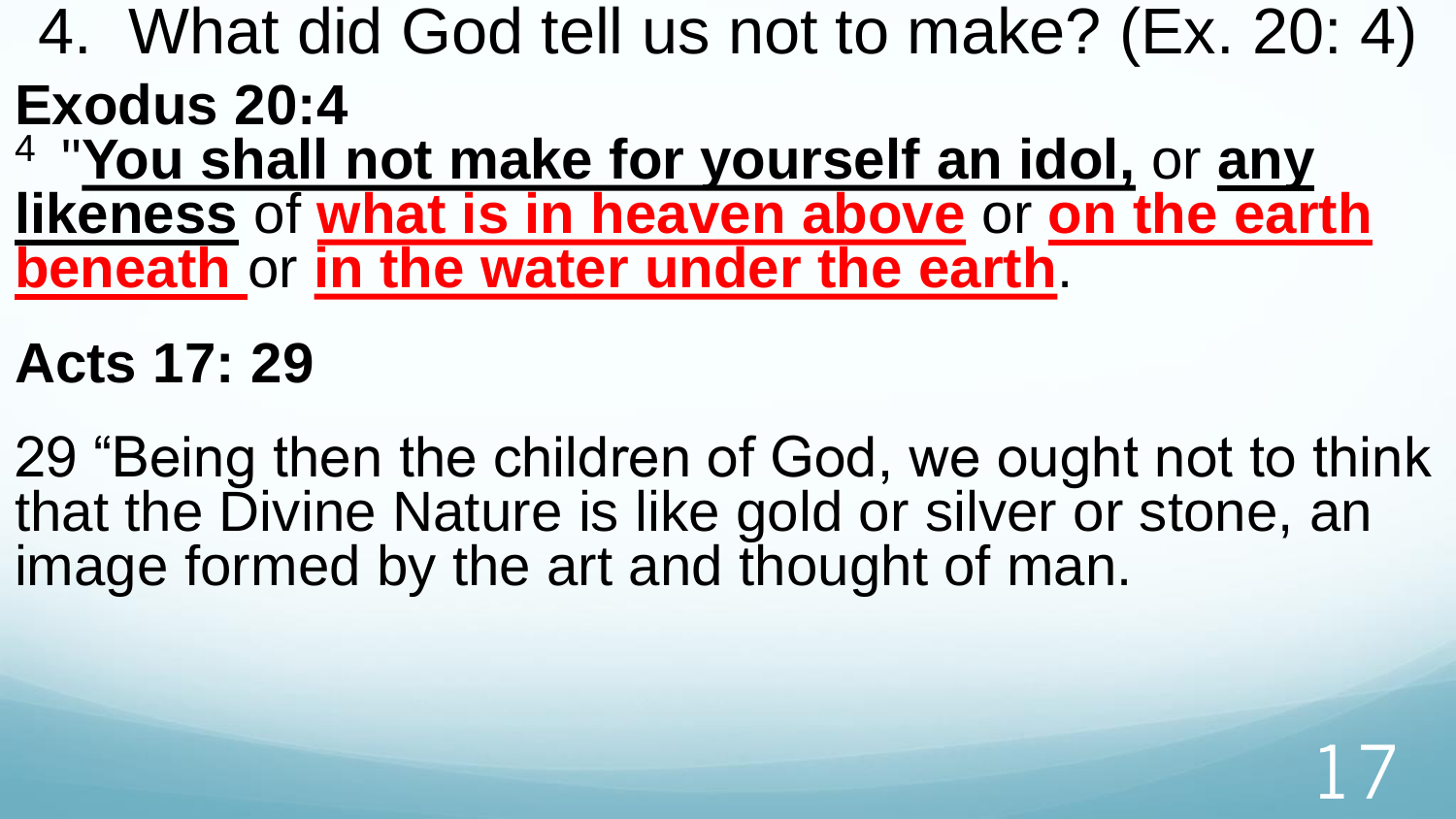# God's expectation from us

Lenny D'Ambrosia

18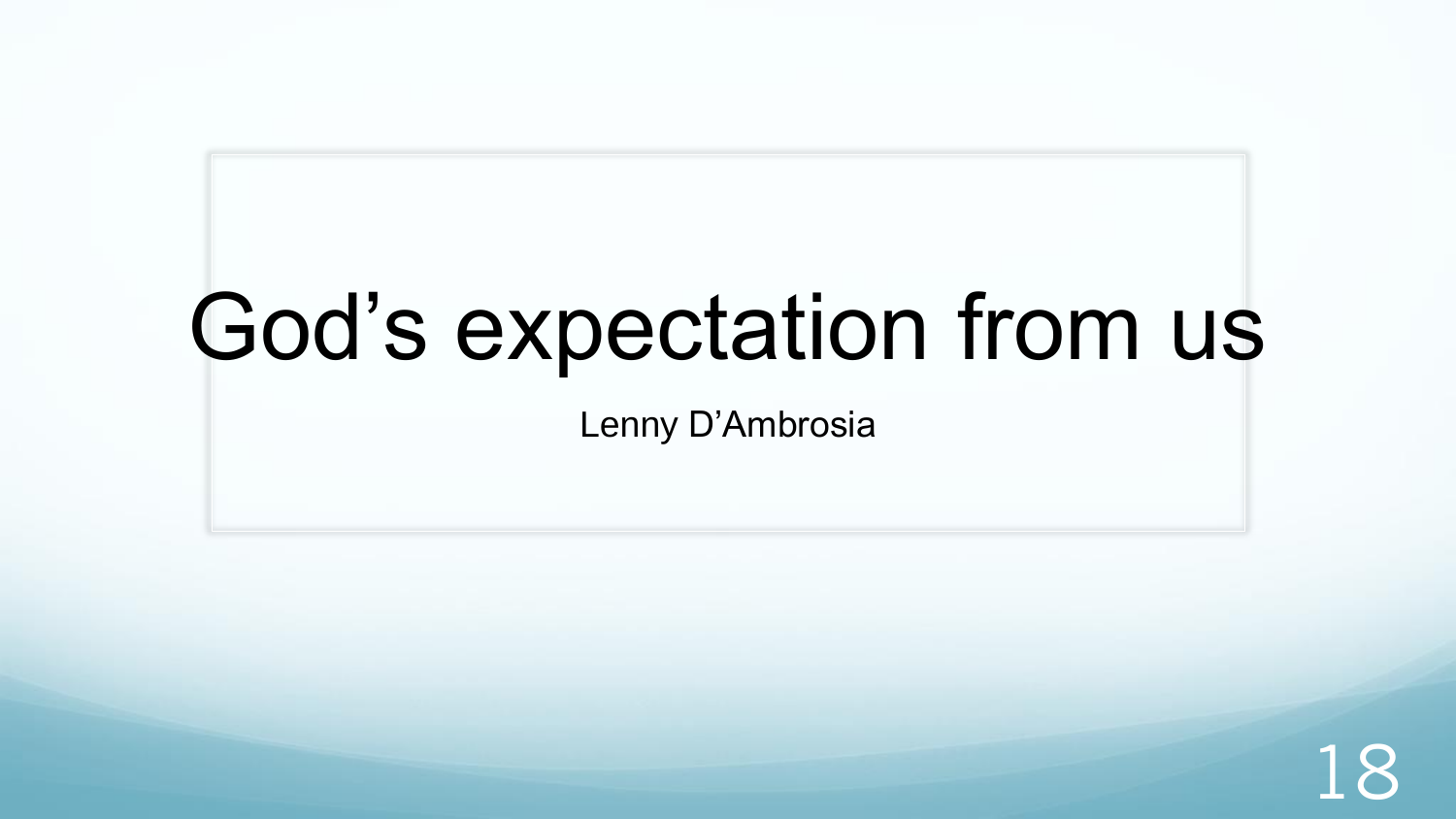**5. What is the consequence of bowing before false gods? (Ex 20: 5)**

# **Exodus 20:5**

- <sup>5</sup>"You shall not worship them or serve
- them; for I, **the LORD your God, am a**
- **jealous God**, **visiting the iniquity of the**
- **fathers on the children, on the third and**
- **the fourth generations of those who hate**
- **Me**,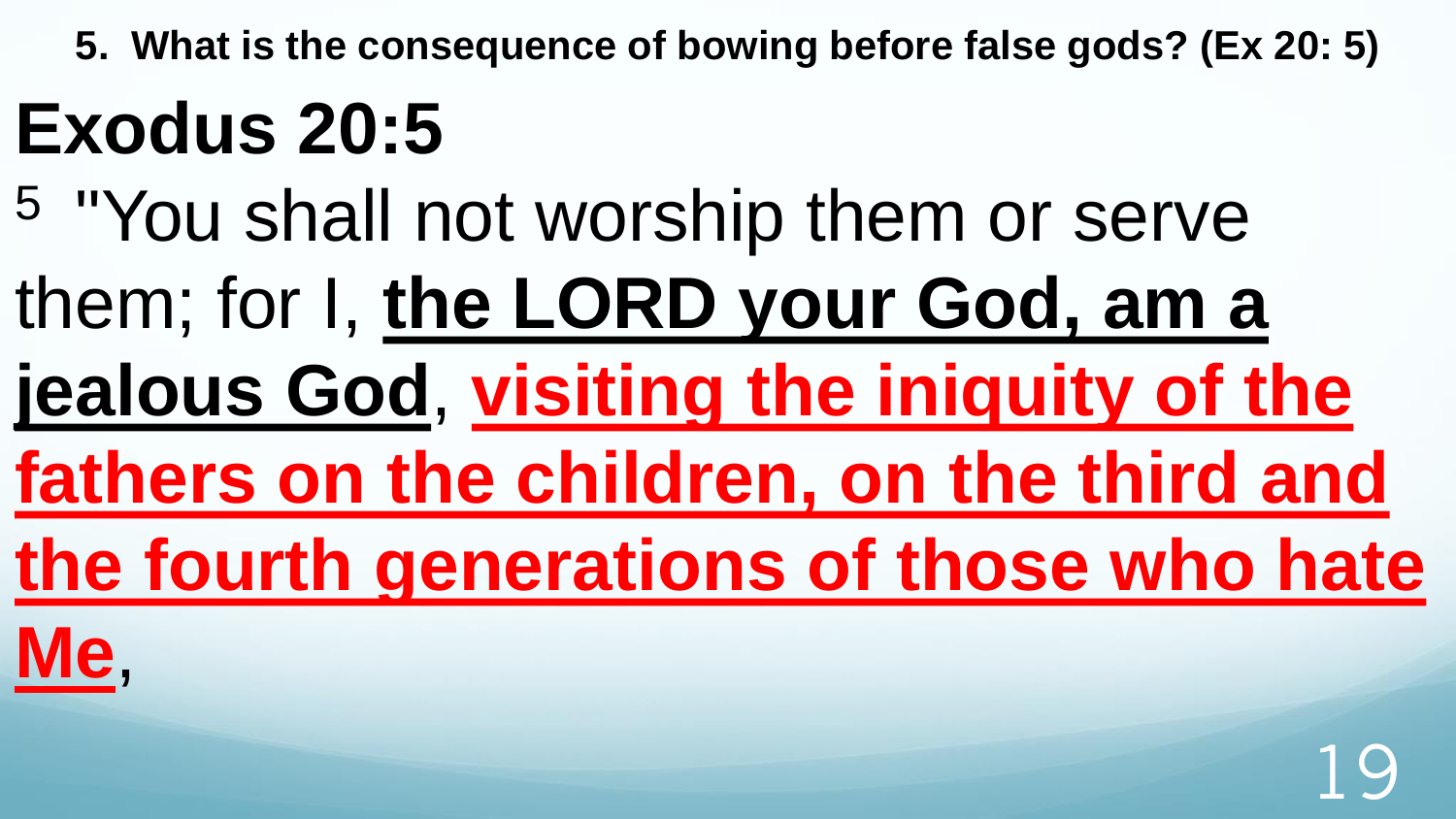**5. What is the consequence of bowing before false gods? (Ex 20: 5) Joshua 24: 19 -20**

**19** Then Joshua said to the people, "You will not be able to serve the Lord, for He is a holy God. **He is a jealous God**; **He will not forgive your transgression or your sins**.

20 **"If you forsake the Lord and serve foreign gods, then He will turn and do you harm and consume you after He has done good to you."**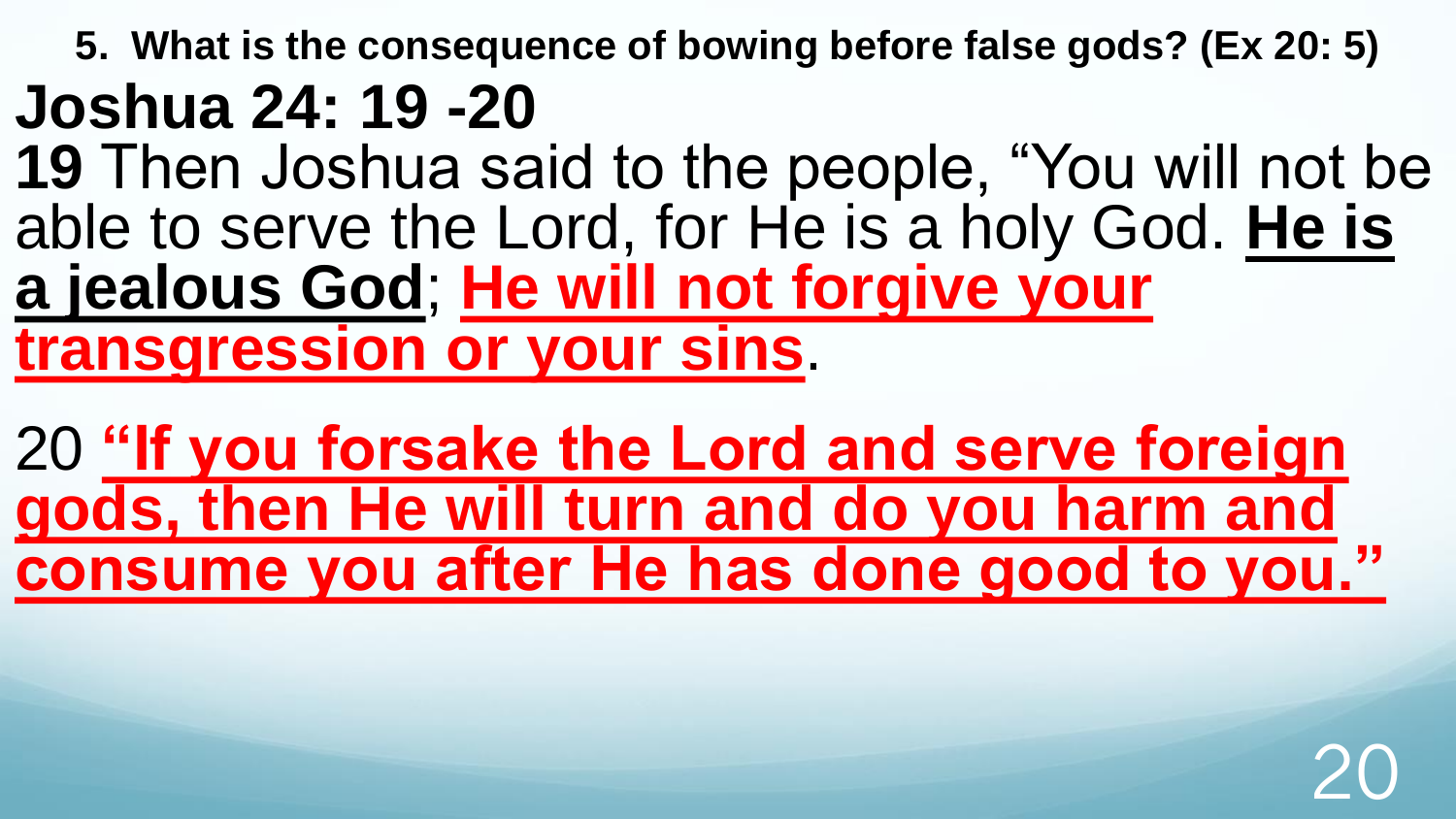# 6. To whom does God express His love? (Ex 20: 6) **Exodus 20:6**

- <sup>6</sup> but showing lovingkindness to
- **thousands**, **to those who love Me and keep My commandments.**

21

**John 14:15 15** "**If you love Me**, **you will keep My commandments.**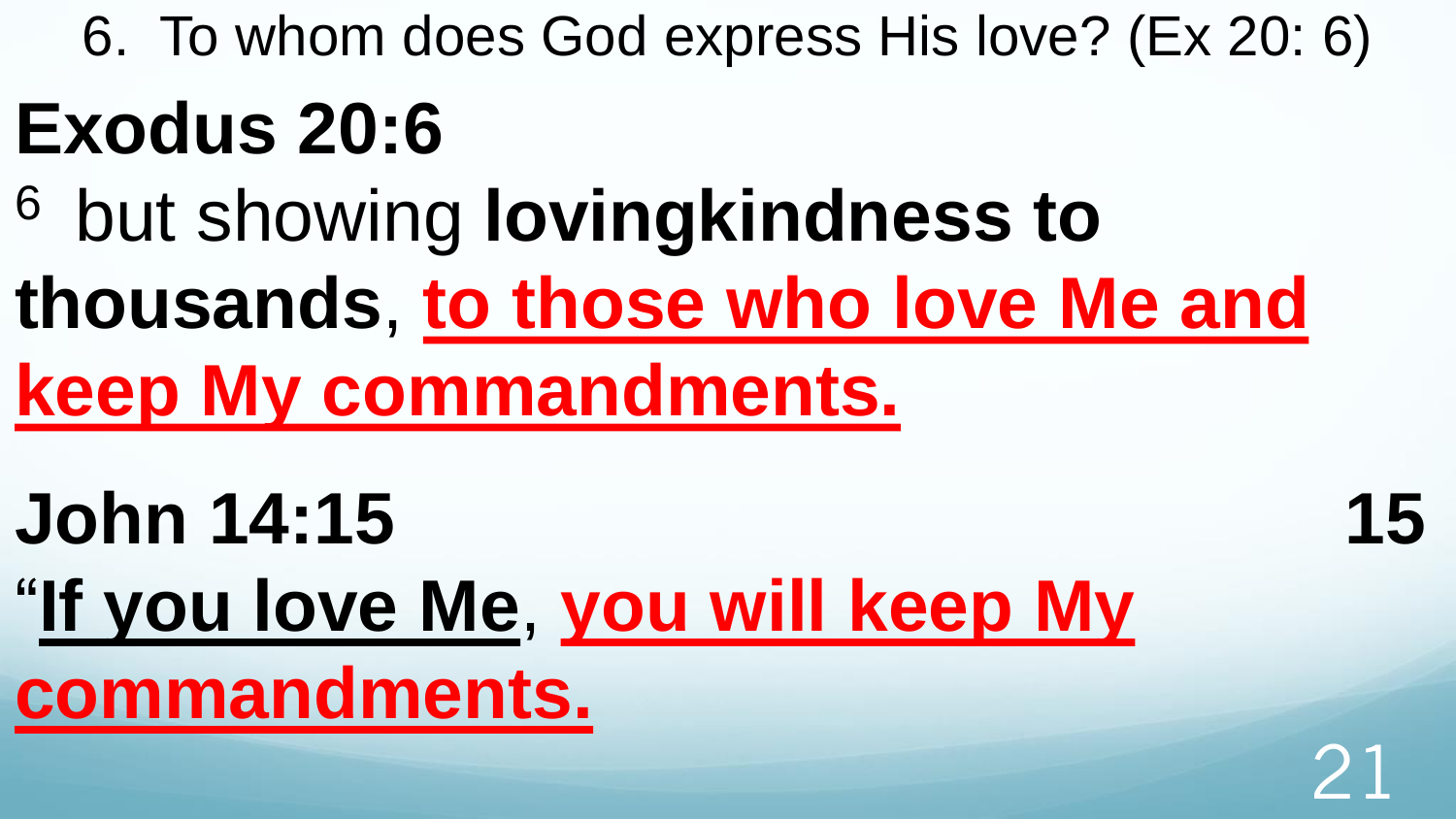6. To whom does God express His love? (Ex 20: 6)

# **Commitment to God**

- A. **Arises** from **faith** in **His promises**
- B. **Is expressed** in **worship** and **adoration**
- C. **Leads** to **obedience to His commands**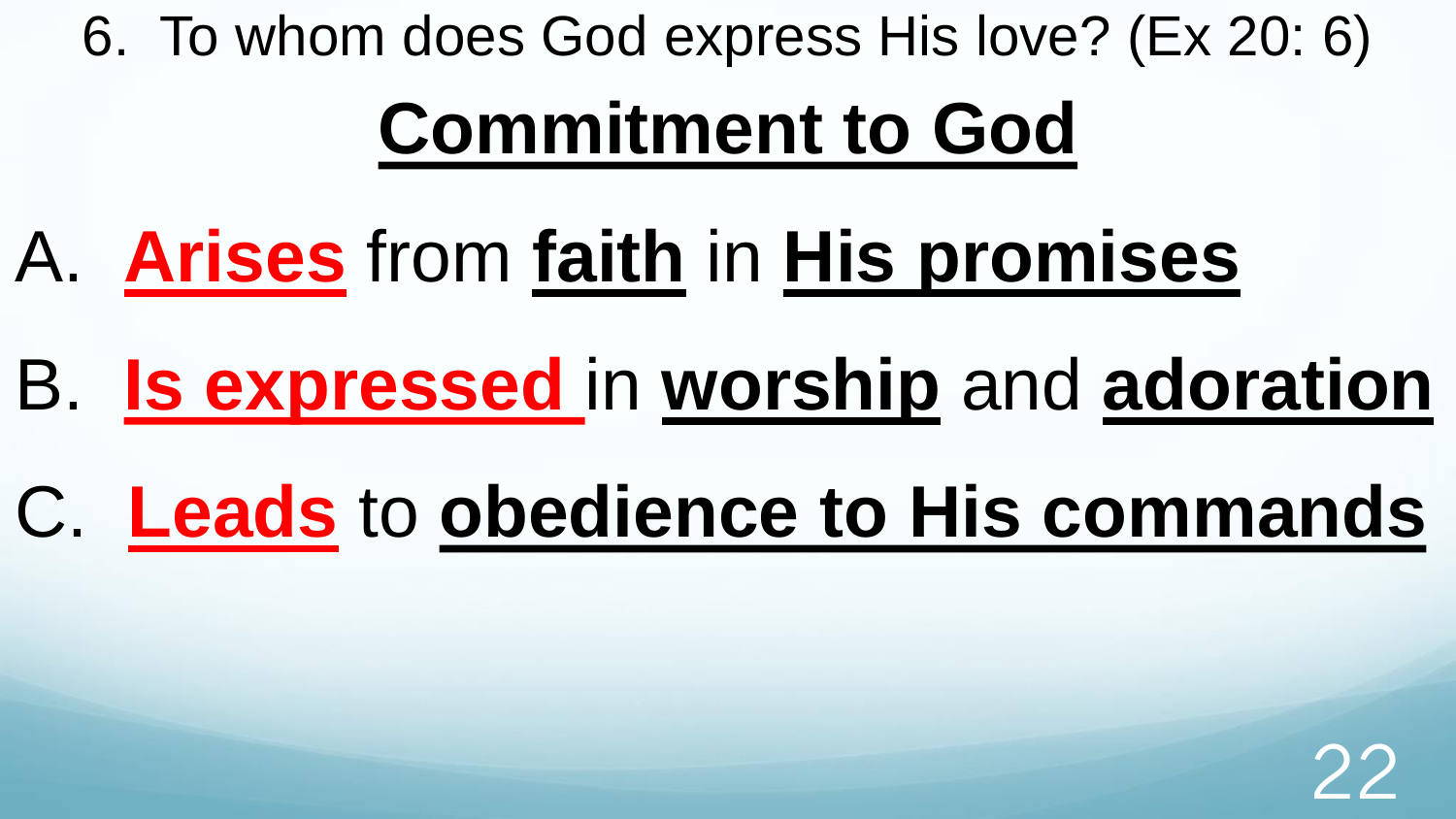7. How are we to consider using the name of the Lord? (Ex 20: 7) **Exodus 20:7**

7 "**You shall not take the name of the LORD your God in vain**, for **the LORD will not leave him unpunished who takes His name in vain.** 

Blasphemy (profaning, desecration and taking in vain the name of God or the reviling of any of His Works or Deeds) is forbidden by God and dishonors God.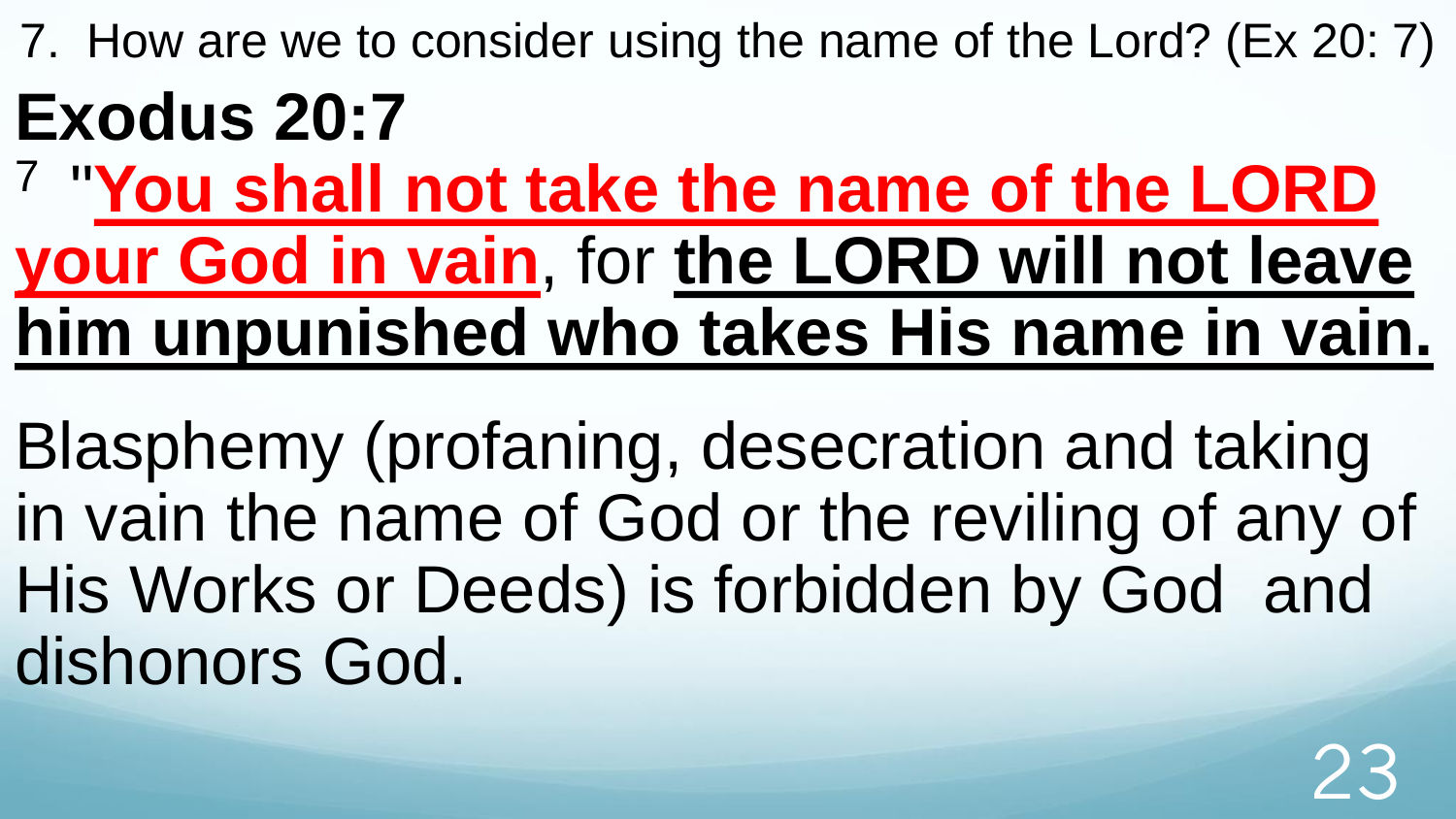8. How is the Sabbath to be honored? (Ex. 20: 8-11) **Exodus 20:8-11** 

- 8 "**Remember the sabbath day, to keep it holy.**
- <sup>9</sup> "Six days you shall labor and do all your work,
- $10$  but the seventh day is a sabbath of the LORD your God; *in it* you shall not do any work, you or
- your son or your daughter, your male or your female servant or your cattle or your sojourner who stays with you.

<sup>11</sup> "For in six days the LORD made the heavens" and the earth, the sea and all that is in them, and rested on the seventh day; therefore **the LORD blessed the sabbath day and made it holy**. 24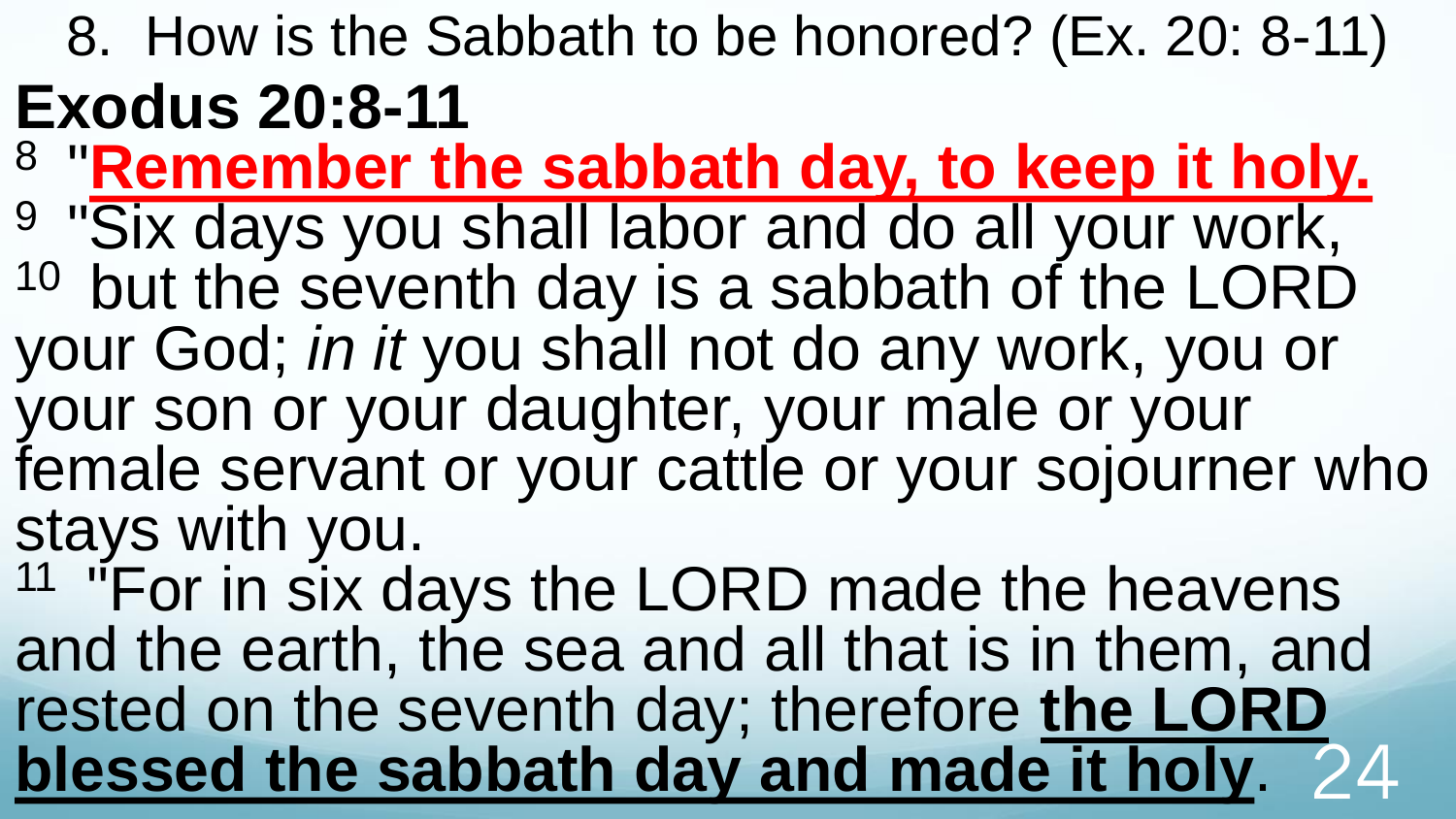9. What did Jesus say were the greatest commandments? (Matt. 22: 34-40, LK. 10: 25- 28, Mark 12: 28-34)

### **Matthew 22:35-40**

- <sup>35</sup> One of them, **a lawyer**, asked Him *a question*, testing Him,
- <sup>36</sup> "Teacher, which is the great commandment in the Law?"
- <sup>37</sup>And He said to him, " **'YOU SHALL LOVE THE LORD YOUR**

### **GOD WITH ALL YOUR HEART, AND WITH ALL YOUR SOUL, AND WITH ALL YOUR MIND.'**

- 38 "**This is the great and foremost commandment**.
- <sup>39</sup>"The second is like it, **'YOU SHALL LOVE YOUR NEIGHBOR**

### **AS YOURSELF.'**

<sup>40</sup>**"On these two commandments depend the whole Law and** 

25

**the Prophets."**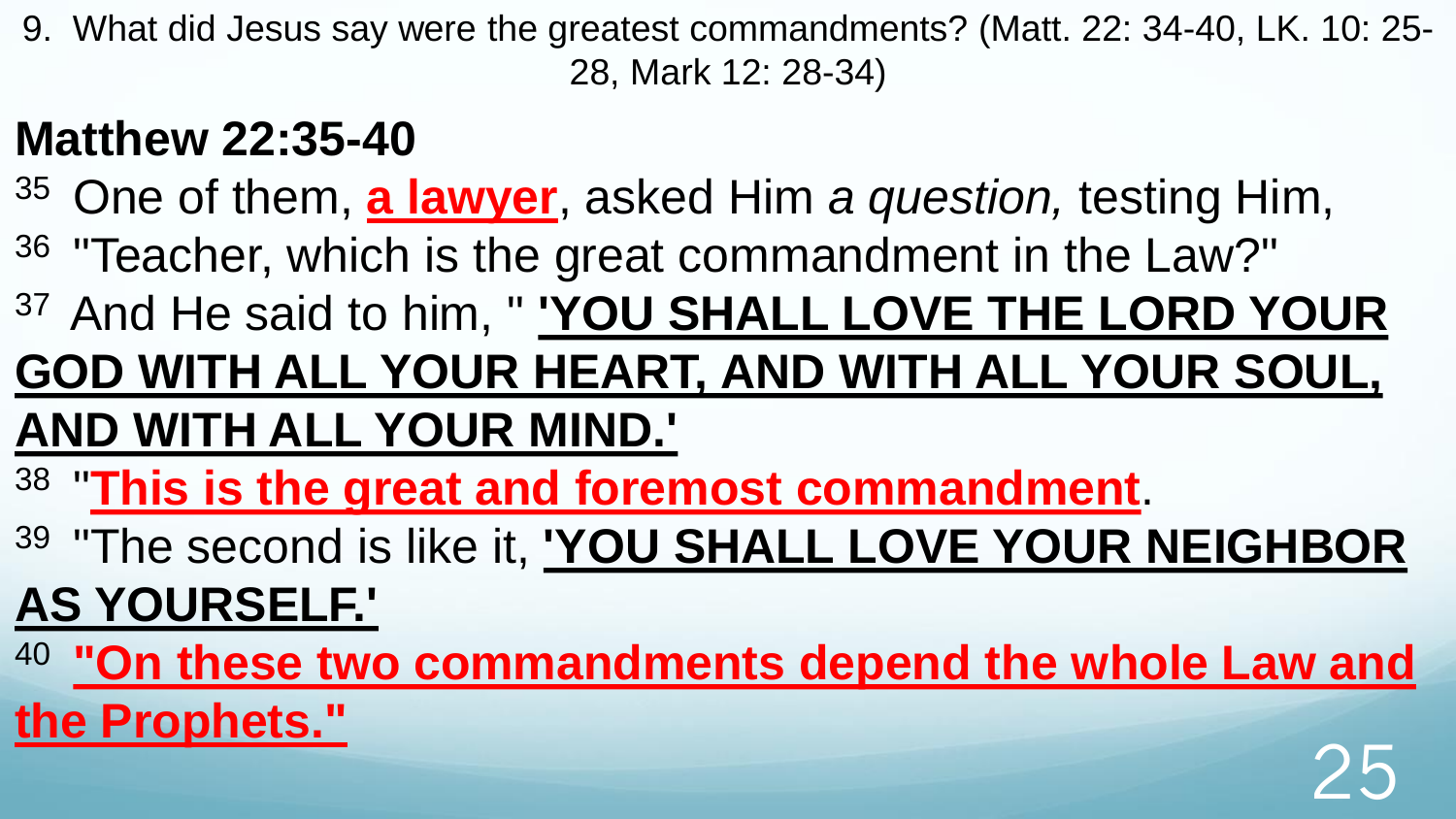9. What did Jesus say were the greatest commandments? (Matt. 22: 34-40, LK. 10: 25- 28, Mark 12: 28-34)

## **Luke 10:25-28**

<sup>25</sup> And **a lawyer** stood up and put Him to the test, saying, "Teacher, what shall I do to inherit eternal life?"  $26$  And He said to him, "What is written in the Law? How does it read to you?"

<sup>27</sup>And he answered, **"YOU SHALL LOVE THE LORD YOUR GOD WITH ALL YOUR HEART, AND WITH ALL YOUR SOUL, AND WITH ALL YOUR STRENGTH, AND WITH ALL YOUR MIND; AND YOUR NEIGHBOR AS YOURSELF."** 

<sup>28</sup> And He said to him, "You have answered correctly; **DO THIS AND YOU WILL LIVE."** 26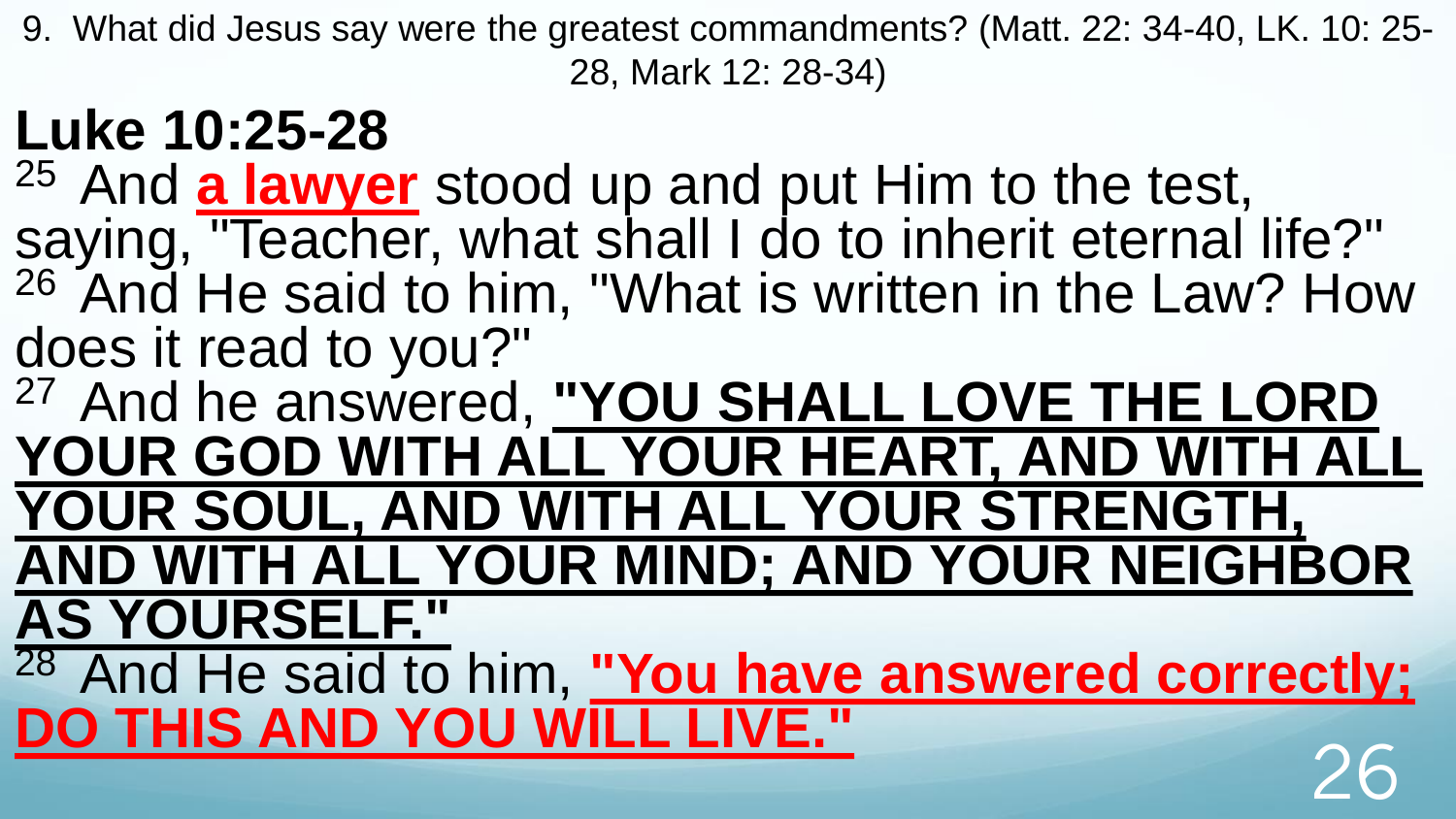9. What did Jesus say were the greatest commandments? (Matt. 22: 35-40, LK. 10: 25- 28, Mark 12: 28-31)

#### **Mark 12:28-31**  <sup>28</sup>**One of the scribes** came and heard them arguing, and recognizing that He had answered them well, asked Him, "What commandment is the foremost of all?" <sup>29</sup> Jesus answered, "The foremost is, **'HEAR, O ISRAEL! THE LORD OUR GOD IS ONE LORD; <sup>30</sup>AND YOU SHALL LOVE THE LORD YOUR GOD WITH ALL YOUR HEART, AND WITH ALL YOUR SOUL, AND WITH ALL YOUR MIND, AND WITH ALL YOUR STRENGTH.'**  <sup>31</sup>"The second is this, **'YOU SHALL LOVE YOUR NEIGHBOR AS YOURSELF.' There is no other commandment greater than these."**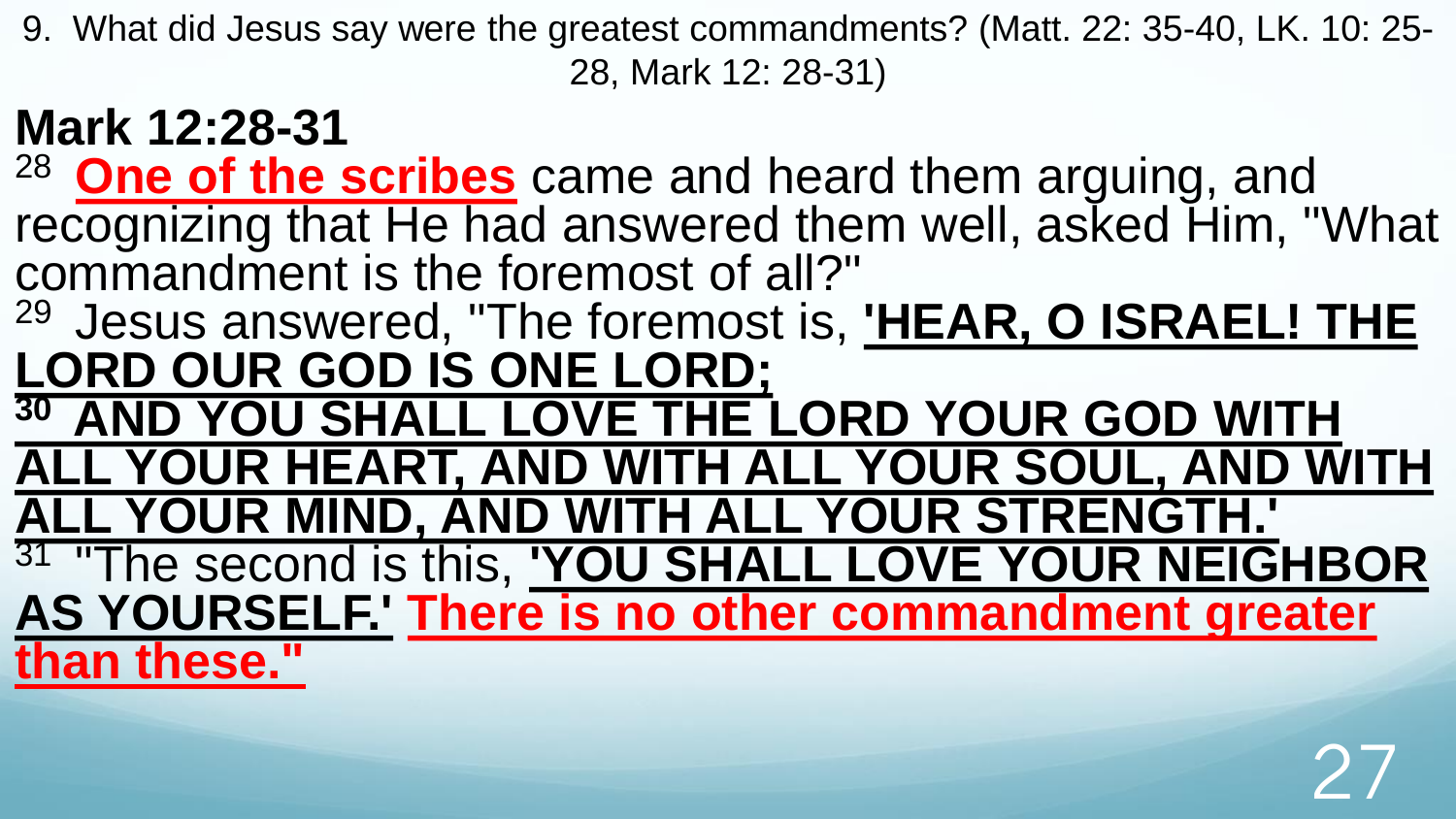### 10. How do we grow in our love for God? **John 14:15**

<sup>15</sup> "If you love Me, you will keep My commandments.

### **1 John 5:3**

### <sup>3</sup>For this is the love of God, that **we keep His commandments**; and **His commandments are not burdensome.**

28

- a. Keep His commandments
- b. Be faithful and increase in your faith
- c. Be kind and loving to all men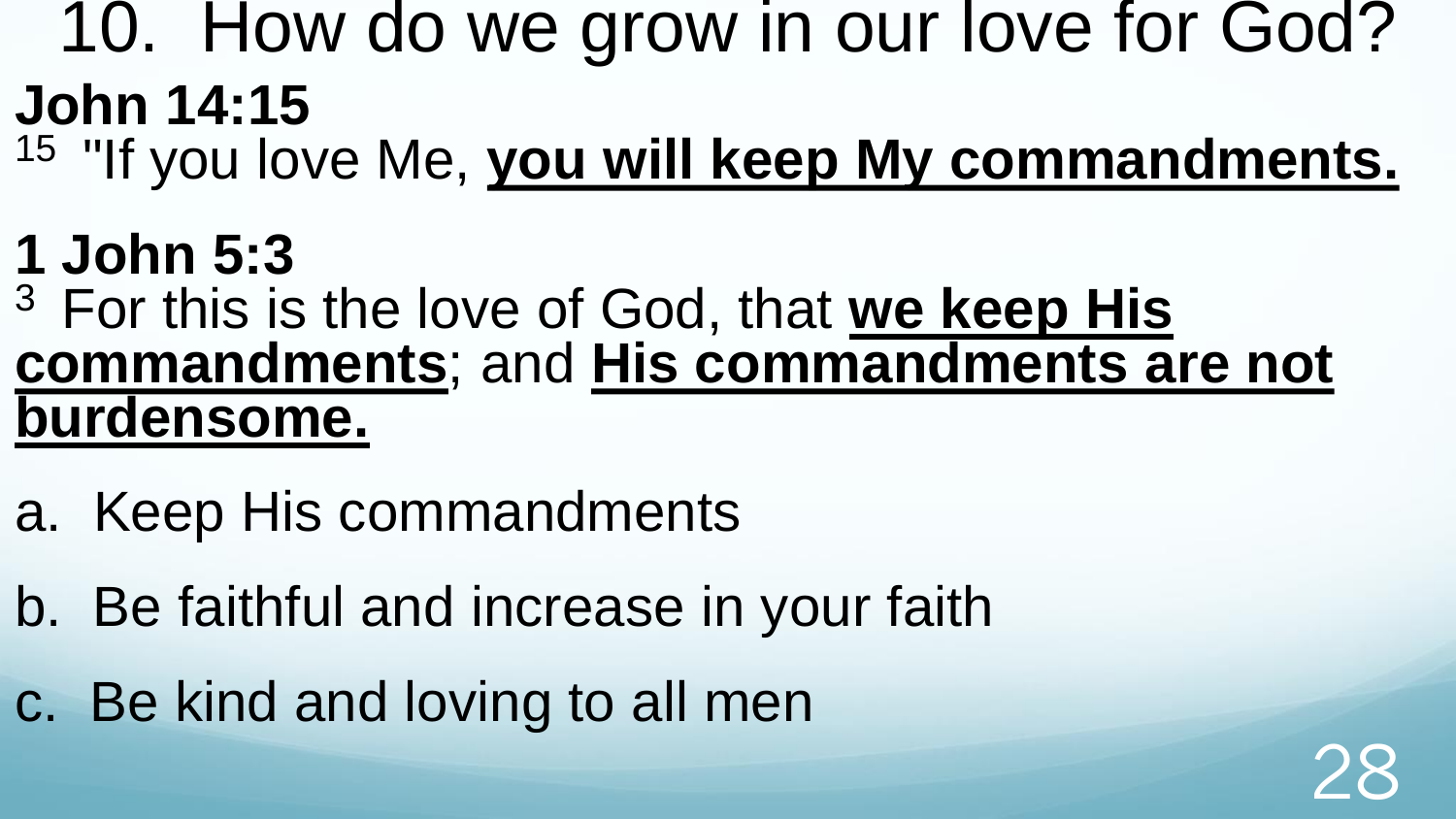## 10. How do we grow in our love for God? **1. Love the Lord Your God**

**Deuteronomy 6:5-6** <sup>5</sup>**"You shall love the LORD your God with all your heart and with all your soul and with all your might.**  6 "**These words**, which I am commanding you today, **shall be on your heart.**

### **Psalm 1:1-2**

How blessed is the man who does not walk in the counsel of the wicked, Nor stand in the path of sinners, Nor sit in the seat of scoffers!

<sup>2</sup>**But his delight is in the law of the LORD**, And in **His law**  he meditates day and night.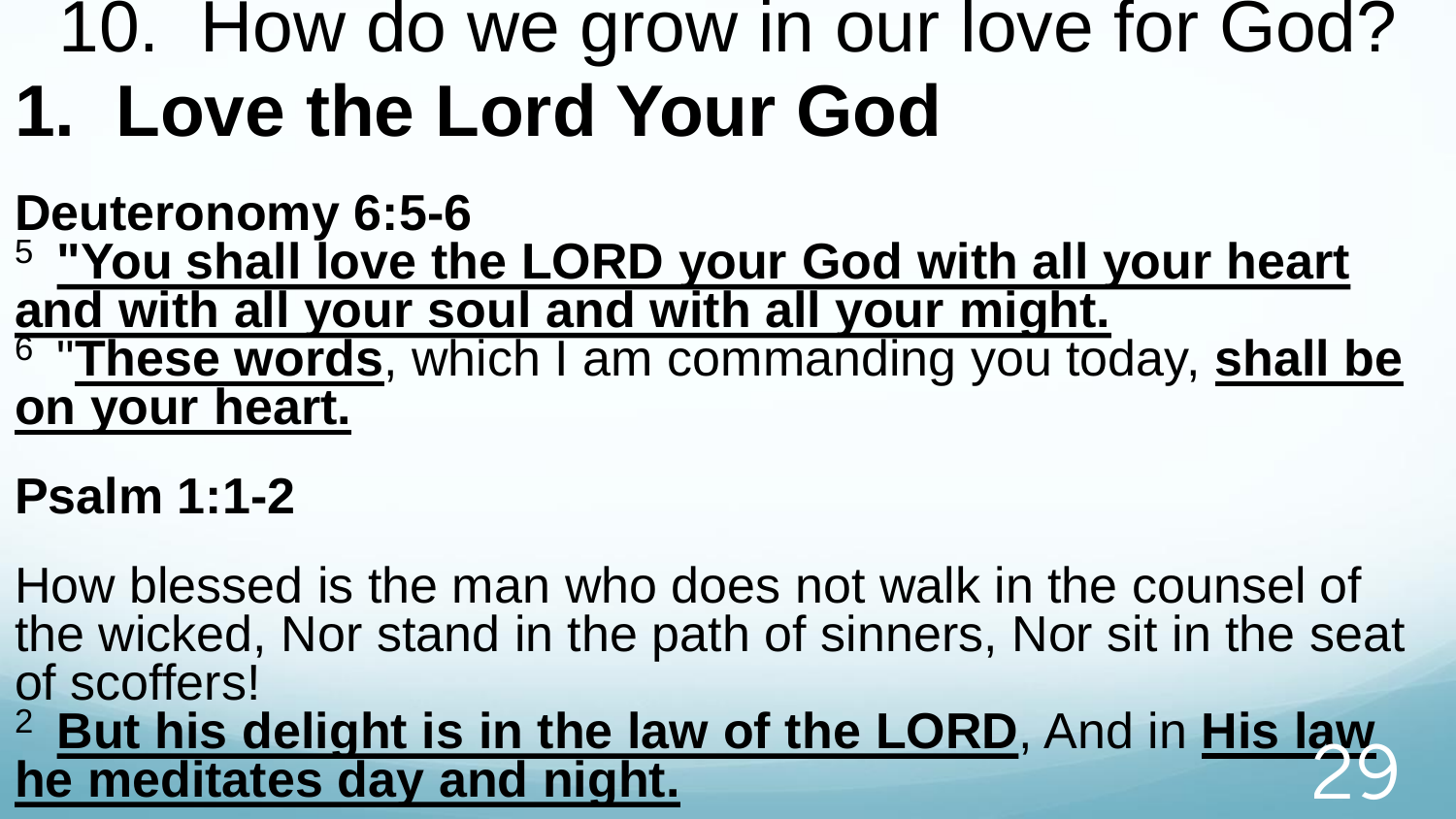## 10. How do we grow in our love for God? **2. Fear God**

**Proverbs 1:7** <sup>7</sup>**The fear of the LORD is the beginning of knowledge**; Fools despise wisdom and instruction

**2 Corinthians 5:10** <sup>10</sup> For we must all appear before the judgment **seat of Christ**, so that **each one may be recompensed for his deeds in the body**, according to what he has done, **whether good or bad** 30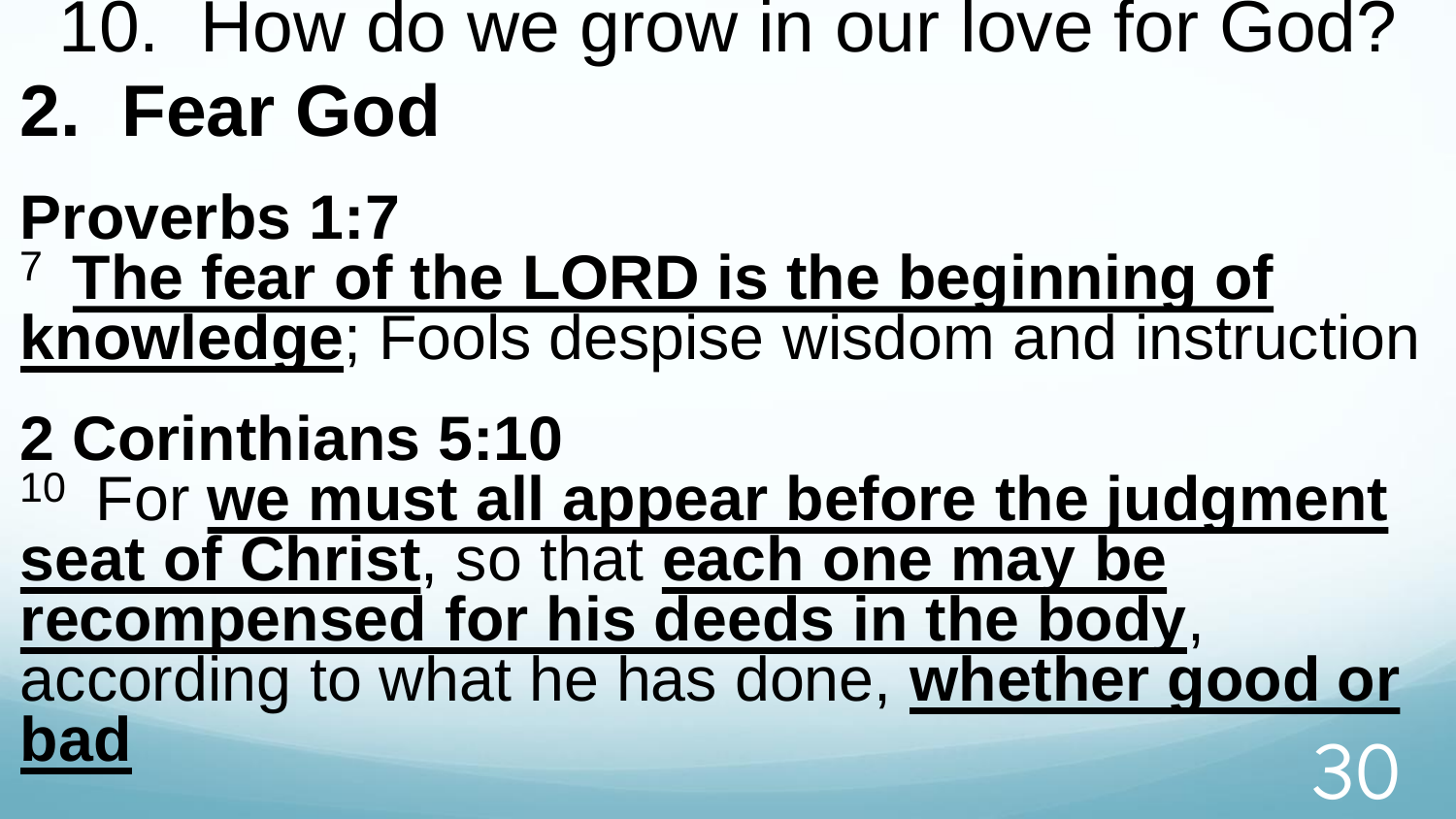## 10. How do we grow in our love for God? **3. Obey God**

## **Deuteronomy 6:2-3**

<sup>2</sup> so that you and your son and your grandson might fear the LORD your God, to keep all His statutes and His commandments which I command you, all the days of your life, and that your days may be prolonged. 3 "**O Israel, you should listen and be careful to do** *it,* that it may be well with you and that you may multiply greatly, just as the LORD, the God of your fathers, has promised you, *in* a land flowing with milk and honey.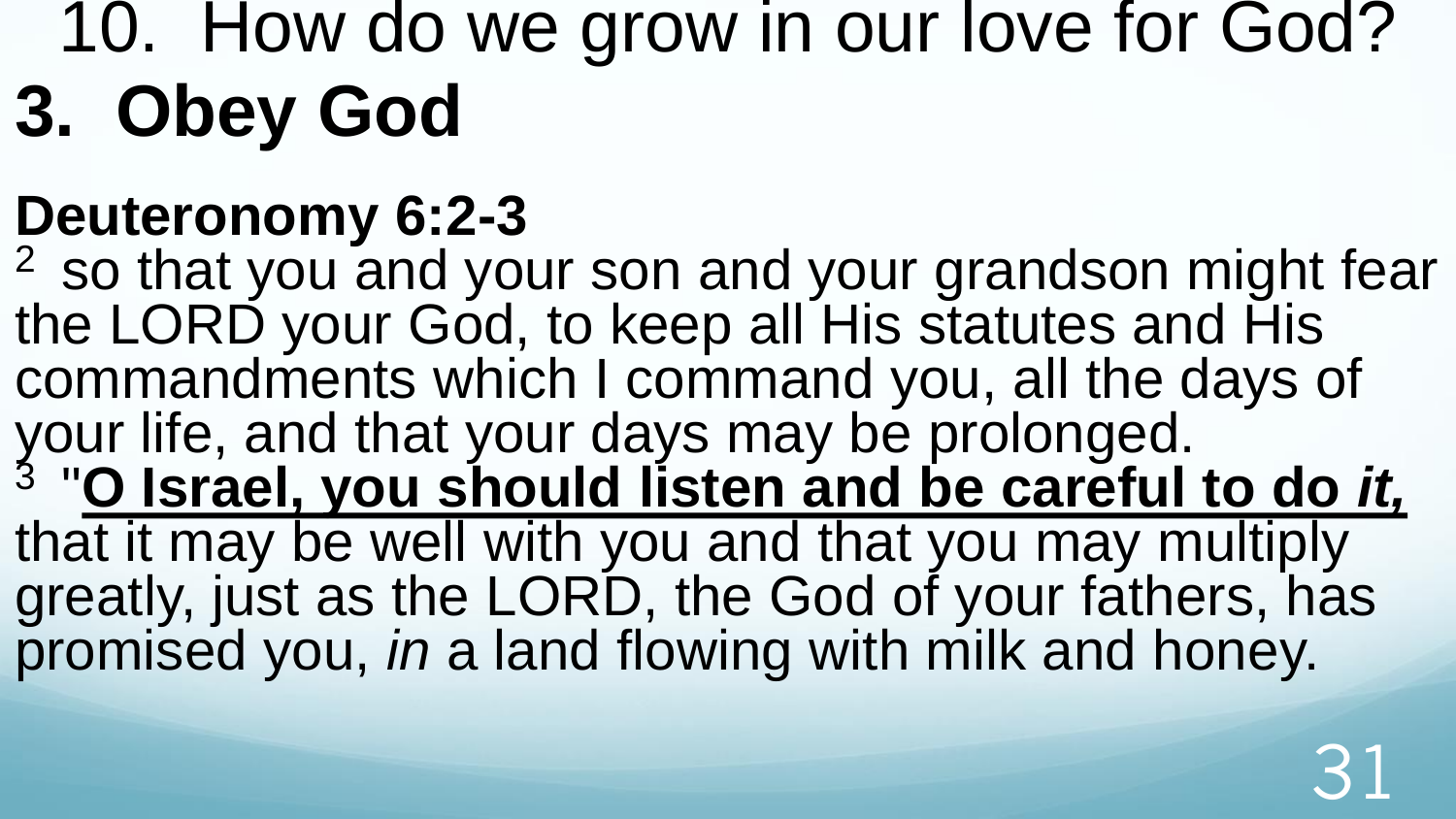# 10. How do we grow in our love for God? **4. Keep the Word of God in Your heart**

- **2 Thessalonians 3:5**
- <sup>5</sup>**May the Lord direct your hearts into the love of God and into the steadfastness of Christ**
- **1 John 2:5-6**
- <sup>5</sup> but whoever keeps His word, in him the love of God **has truly been perfected**. By this we know that we are in Him:
- <sup>6</sup>**the one who says he abides in Him ought himself to walk in the same manner as He walked.**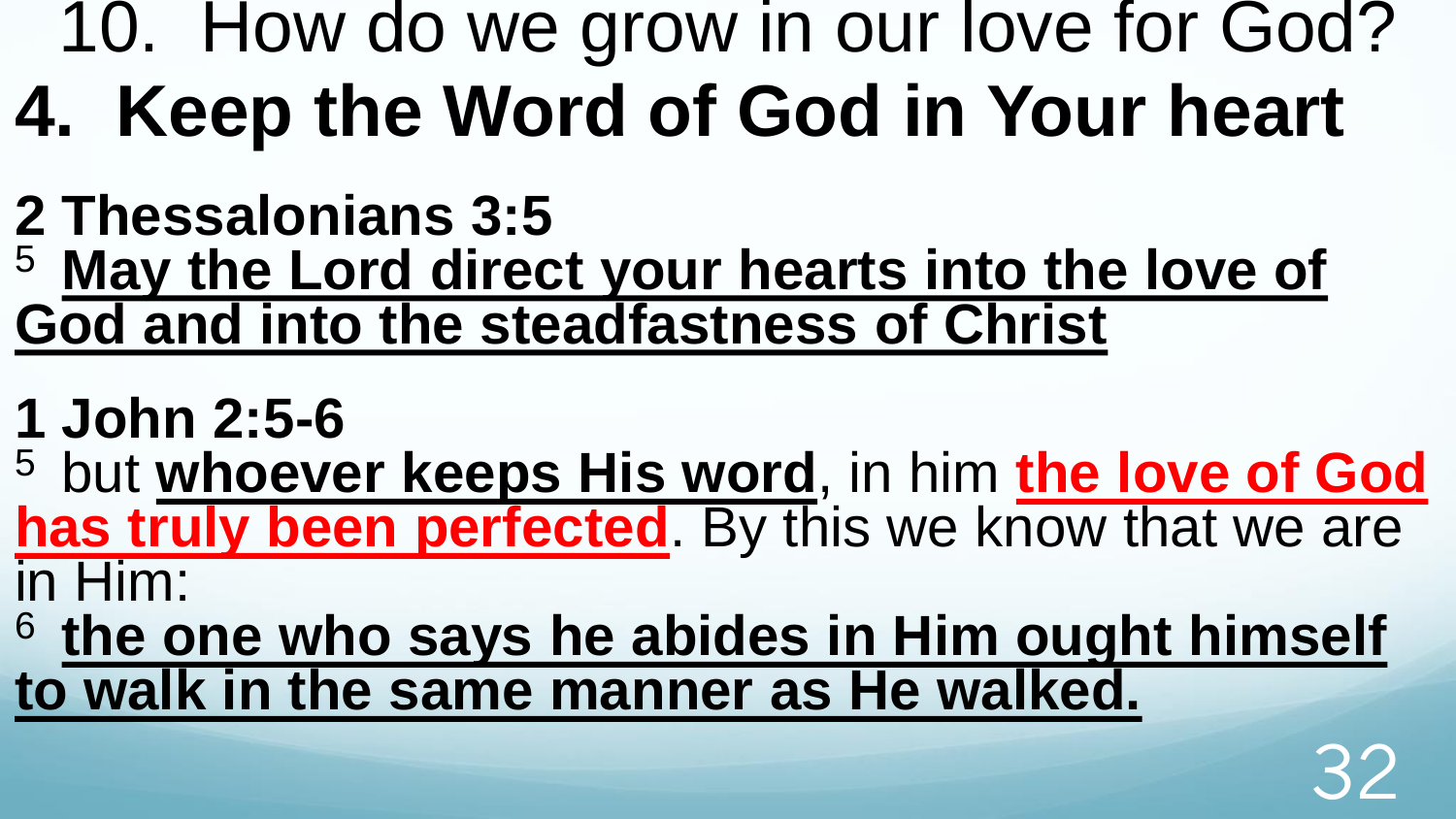# 10. How do we grow in our love for God? **4. Keep the Word of God in your heart**

**Psalm 116:1-2**

<sup>1</sup>**I love the LORD, because He hears My voice** *and* **my supplications**.

<sup>2</sup> Because He has inclined His ear to me, Therefore *I shall call upon Him* **as long as I live.** 

### **James 1:21-22**

<sup>21</sup>Therefore, putting aside all filthiness and *all* that remains of wickedness, in humility receive the word implanted, which is able to save your souls.

<sup>22</sup>**But prove yourselves doers of the word, and not merely hearers who delude themselves**. 33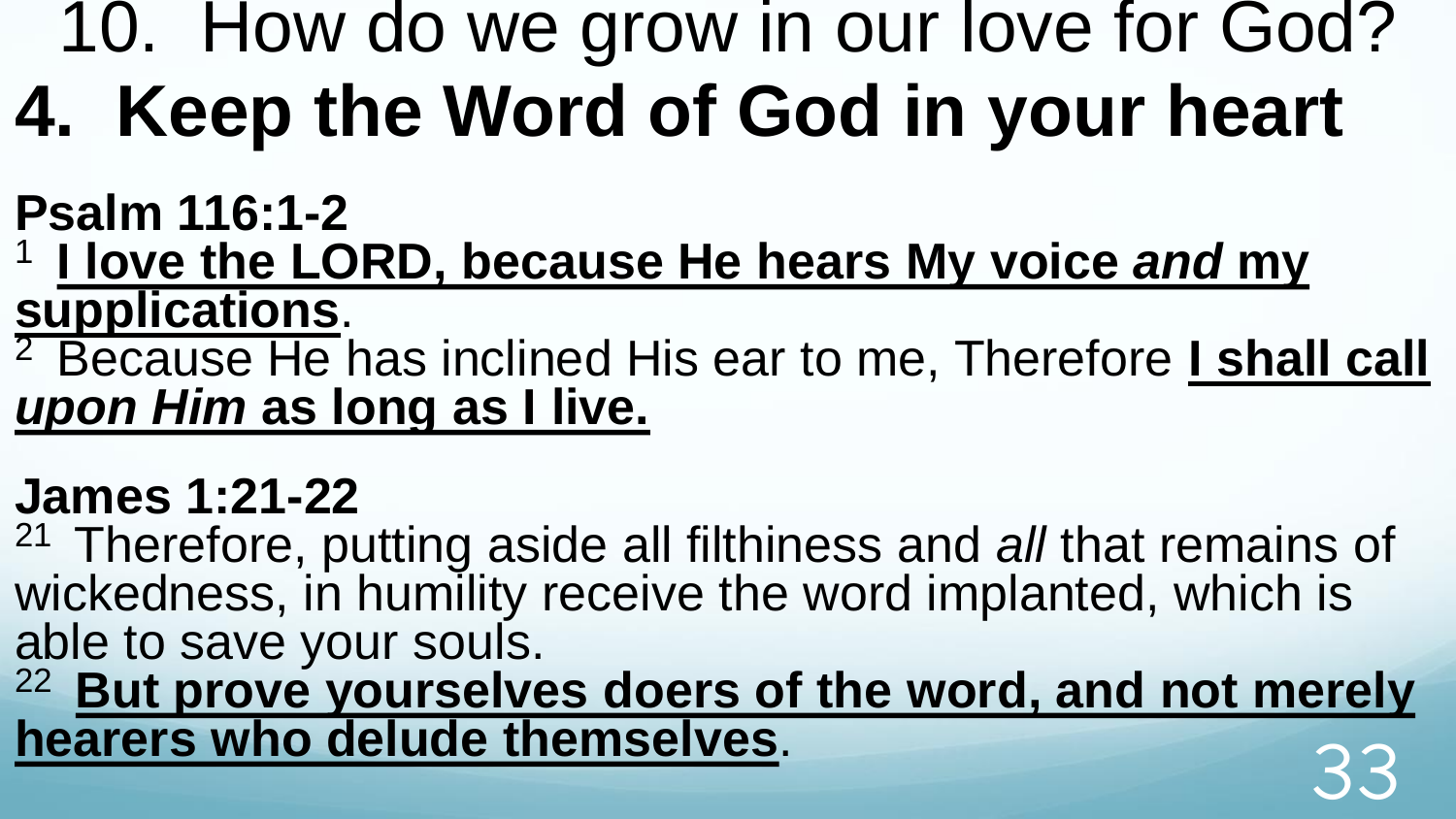## 10. How do we grow in our love for God? **5. Teach others**

## **Matthew 28:18-20**

<sup>18</sup> And Jesus came up and spoke to them, saying, **"All authority has been given to Me in heaven and on earth**.

19 "**Go therefore and make disciples of all the** 

**nations**, **baptizing them in the name of the Father and the Son and the Holy Spirit,** 

<sup>20</sup> teaching them to observe all that I

**commanded you**; and lo, I am with you always, even to the end of the age."